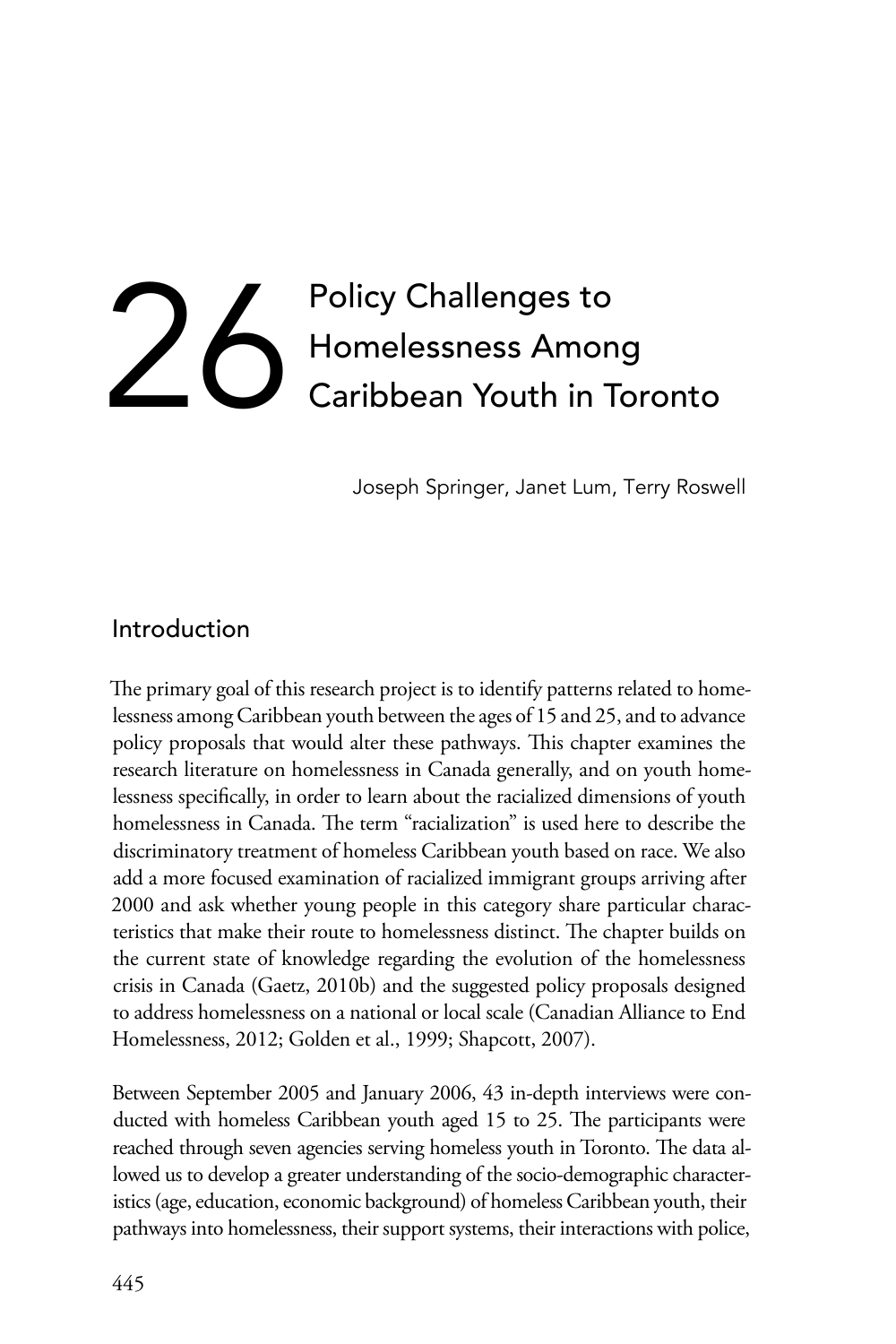their vulnerabilities, and the impacts all these factors have on their self image and sense of control they have over their own lives. To conclude, this chapter offers suggestions on how to improve relationships between Caribbean communities and many of the institutions in our society, especially the public school system and the police, as a way of addressing the needs of homeless Caribbean youth.

## Background: Homelessness in Canada

In the past decade, while Canadian researchers have studied the issue of homelessness, basic statistics on the numbers of people who are homeless are uncertain. In part, the uncertainty lies in the various definitions of homelessness used in the literature. For example, homelessness can be defined very narrowly as "being out on the streets" with no shelter. In contrast, the Universal Declaration of Human Rights (United Nations, 2012) offers a very broad definition of homelessness: a lack of housing that is "adequate for health and well-being." In addition, figures on homelessness tend not to capture homeless people who do not use social services (Dachner & Tarasuk, 2002), as well as women in transition houses (Du Mont et al., 2000). In the absence of an agreed upon definition, data on total numbers of homeless people, let alone homeless young people, are at best rough estimates (Chamberlain et al., 2007; City of Toronto, 2006; City of Saskatoon, 2008; O'Grady et al., 2011; Hulchanski et al., 2009; Laflamme, 2001; Peters & Robillard, 2007). According to the Homeless Individuals and Families Information System (HIFIS), there are between 200,000 and 300,000 homeless people in Canada (HIFIS, 2007). This number includes anywhere between 65,000 and 150,000 homeless youth (DeMatteo et al., 1999). In Toronto, the number of homeless youth ranges from 1,700 to over 2,000 (Gaetz & O'Grady, 2002). In this chapter, youth are defined as homeless if, at the time of the interview, they lived in shelters or described their own living conditions as highly insecure and unstable, such that they could easily be in a shelter, on a friend's couch, or on the street within a month.

Much of the research on street populations has focused on young people under the age of 25. Researchers have linked the existence of street youth in developed countries to poverty, family violence, the physical, emotional, and sexual abuse of children, and the non-conformity and rebelliousness of youth themselves (Baron & Hartnagel, 2002; Hagan & McCarthy, 1997). Besides identifying some of the complex background factors that lead some youth to homelessness (Gaetz & O'Grady, 2002; Springer et al., 1998), studies have also focused on the experiences of homeless youth while living on the streets, including their attempts to access community and/or government-based resources (Morrell-Bellai et al., 2000), means of survival such as theft, panhandling and/or abus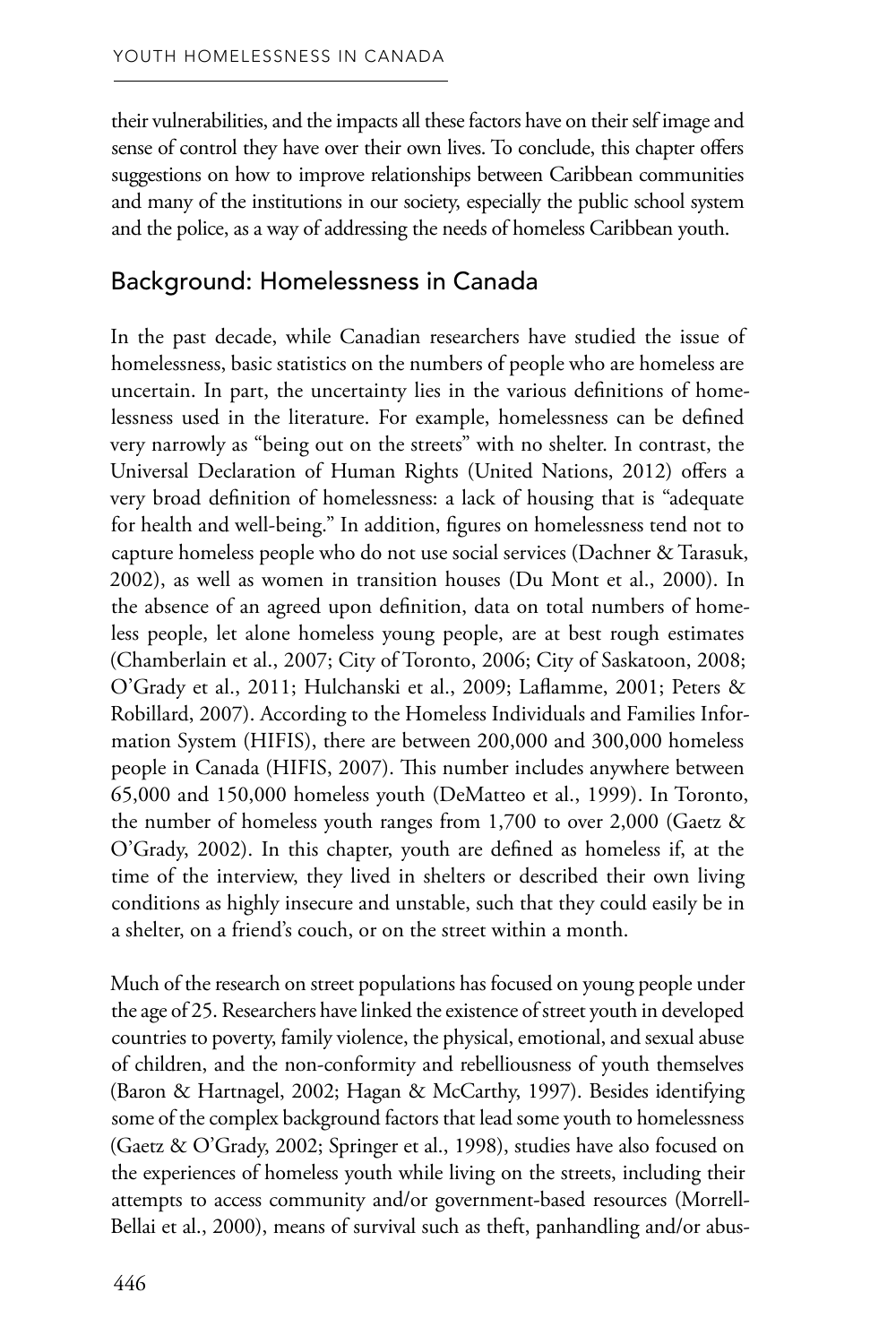ing substances (Basso et al., 2004; DeMatteo et al., 1999; Parnaby, 2003), the criminalization of homelessness (Tanner & Wortley, 2002, Gaetz & O'Grady, 2002), and the overlap between racial and social profiling in homeless people's interactions with the police (Gaetz & O Grady, 2006; O'Grady et al., 2011). Racial profiling refers to the discriminatory treatment or greater surveillance of individuals by police because of race or skin color. Social profiling refers to the differential treatment or greater surveillance of individuals by police because of their perceived social status (e.g., age, income level, being homeless). Racial and social profiling together tend to result in Black youth generally, and Black homeless youth in particular, being stopped, questioned and ticketed by police for a range of minor offences such as loitering, trespassing, or public intoxication more often than white youth or white homeless youth.

Generally, studies have found that most Canadian street youth are male (Kufeldt & Nimmo, 1987; Hagan & McCarthy, 1997) and live in major Canadian cities (Brannigan & Caputo, 1993). In the broader literature on homelessness, recent attention has also highlighted other groups such as women (Du Mont et al., 2000), Aboriginal people (Baron & Hartnagel, 2002; Report of the Mayor's Homelessness Action Task Force, 1999), and lesbian, gay, bisexual, transgender/transsexual and queer (LGBTQ) youth (Ray, 2006).

Noticeably absent from Canadian research is an analysis and understanding of homelessness through a racial lens. Little discussion has emerged on the particular homeless experiences of racialized groups, despite international research indicating that homeless populations are made up of a diversity of people who become and remain homeless for a variety of reasons (Daniel, 2002; Gaetz & O'Grady, 2002). For example, studies on homeless populations in Canada tend not to identify to which ethnic and racial categories homeless people belong. For this reason, it is difficult to point to the particular impacts of homelessness on different populations and thereby, identify policy solutions suited to specific groups (Basso et al., 2004; Dachner & Tarasuk, 2002). Indeed, studies that have noted a strong presence of racialized groups in their sample have failed to comment on whether the experiences of racialized homeless people differ from that of mainstream homeless populations (DeMatteo et al., 1999; Gaetz & O'Grady, 2002; Tanner & Wortley, 2002).

A few studies have commented on the different factors that increase the vulnerability to homelessness of visible minorities, including immigration, education, employment, housing, or the criminal justice system (Anisef & Bunch, 1994; Anisef & Kilbride, 2003; Hagan & McCarthy, 1997; Springer et al., 1998). For example, Anisef and Kilbride (2003) noted that the needs of newcomer (immigrant) youth have not been adequately met, especially in the education system.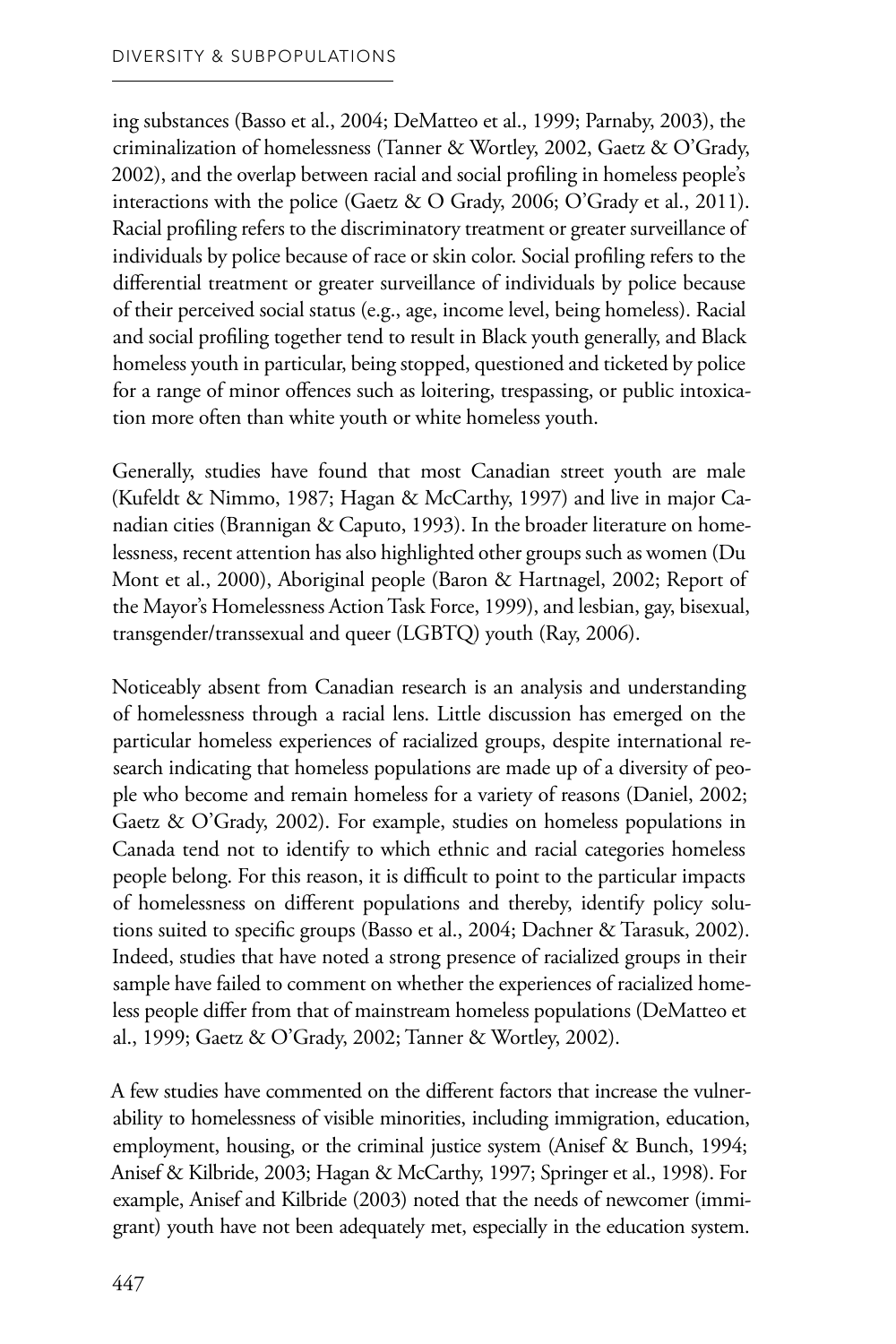They identified in the Ontario education system some structural and ideological barriers, which do little to encourage achievement among minority youth. Barriers include school policies (such as the *Safe Schools Act* that allowed schools to expel students automatically for fighting), the discriminatory attitudes of teachers, and a widespread practice in some Toronto schools of assessing Caribbean youth as non-English speaking, resulting in those students being put back several grades or assigned to English as a second language programs. Anisef and Bunch (1994) contend that such barriers have led to poor attendance and feelings of hostility towards school. While the links between such barriers and homelessness remain largely unexplored, a major national US study that included 682 youth who experienced homelessness concluded that school expulsion is among one of the key risk factors for homelessness. Further, the authors suggest that a lack of education makes it less likely that youth will reintegrate into society and more likely will become chronically homelessness (Shelton et al., 2009).

Examining the issues facing newcomers is important because immigrants are a major presence in the Greater Toronto Area. In 2006, foreign-born residents made up 50 percent of the city of Toronto's population (Statistics Canada, 2007). The immigrant population in the city grew at a rate roughly twice that of the overall population over the previous 10 years. In other words, the city's overall rate of population growth was 4.5 percent for the period of 2001 to 2011, while its visible minority population grew by 10.6 percent over the same period (City of Toronto, 2012). Many immigrants to Canada are racial minorities coming from countries such as the People's Republic of China, India, the Philippines and Pakistan. It is important therefore to broaden the discussion of youth homelessness to include dimensions of race and immigrant status. Anisef and Kilbride (2003) found that homeless youth from minority communities are more reluctant than white homeless youth to access community or government resources for assistance, preferring first to take advantage of their informal social networks. Thus, visible minority youth who are recent immigrants and may not have well-developed informal networks in Canada may be at even greater risk.

## Homelessness, Poverty and Immigrant Status

Immigrants are more likely than people born in Canada to be vulnerable to housing insecurity, and possibly homelessness (Springer et al., 2011). They depend on rental housing, since they are mostly unable to buy houses, and face unique challenges in finding acceptable housing, in part because of poverty: they are more likely to spend at least 30 percent of total household income on housing (Preston et al., 2007; Preston et al., 2009). For immigrants who have lived in Canada for fewer than ten years, this is even more likely to be the case. Among immigrant households who landed in Canada between 1991 and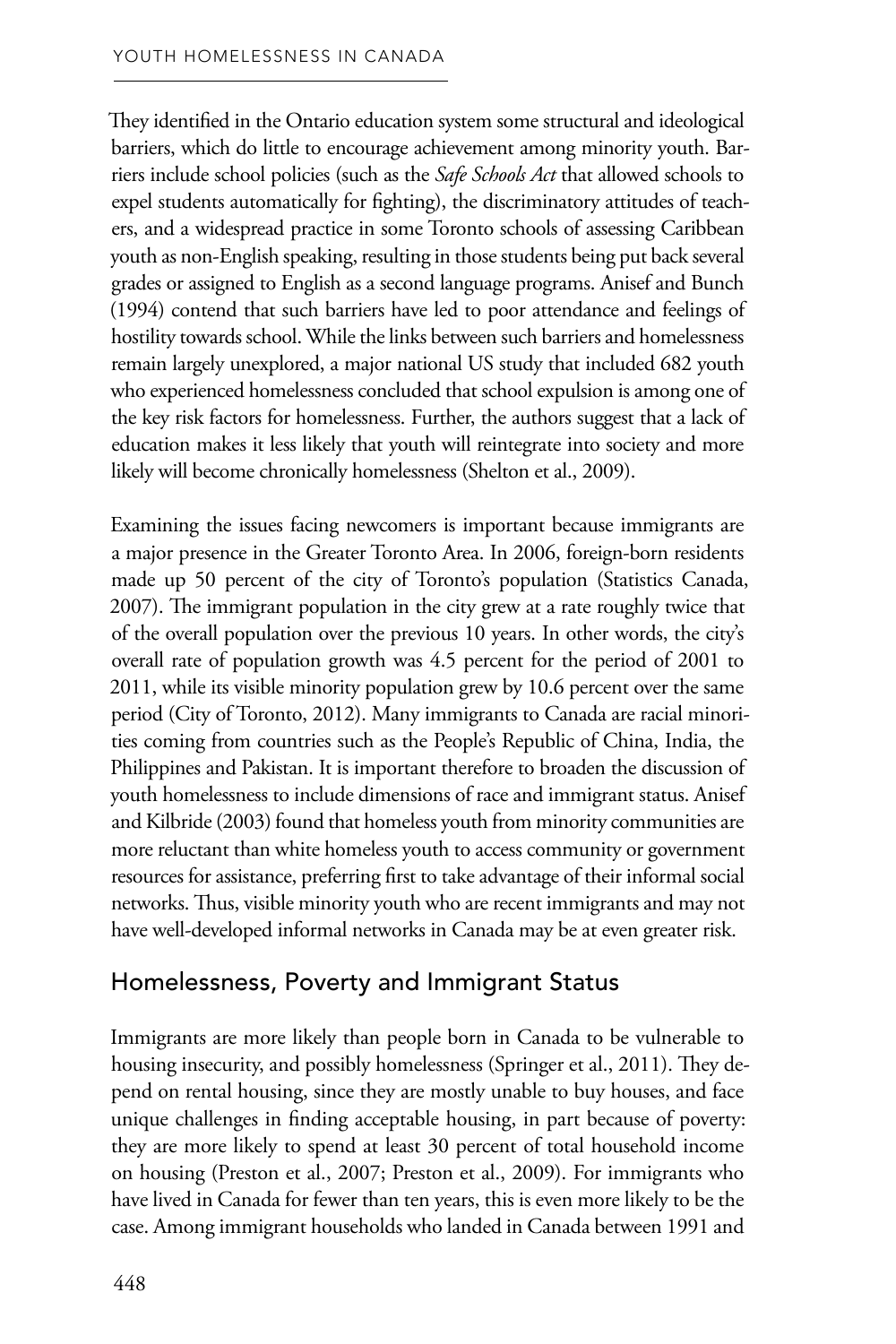2001, 40 percent owned a home. Of the remaining population who rented, only 56 percent secured affordable rental housing (i.e. under 30 percent of total household income); 20 percent paid 30-50 percent of their income and almost 25 percent paid more than half of their income in rent. These statistics, which demonstrate the very serious housing affordability challenges for newcomers to Canada (Hieburt & Mendez, 2008), are supported elsewhere in the research literature. Murdie et al., (2006) covered housing and immigration issues from 1990 to 2005, and found that affordability challenges were a major barrier for most immigrants in finding adequate and suitable housing. Poverty, immigrant status and a shortage of affordable housing can stretch the resources of immigrant parents and potentially increase the risks of homelessness for immigrant youth, particularly when tensions at home become unbearable.

Shelter use is one indication of homelessness and poverty well documented in the research literature. Data from the City of Toronto Shelter, Support and Housing Administration (2009) system show that youth make up 19 percent (5,020) of shelters users. Of significance to this study is the relationship between newcomer status, poverty and shelter use: among families using emergency shelters, 24 percent were refugee claimants and 9 percent of families were newcomers to the city. In addition, single newcomers to the city accounted for 3 percent of shelter users, as did single refugee claimants (City of Toronto, 2001). Despite these alarming statistics, most newcomers who stayed in shelters were able to leave within a relatively short period of time: the majority of recent immigrants needed only four days to two months to leave the shelter system. Nonetheless, 6 percent did stay in the system for a year or longer (Springer et al., 1998).

Recent arrival in the city has also been found to be an important contributor to homelessness. The *Report of the Mayor's Homelessness Action Task Force* (1999) noted that, in 1997, 16 percent of shelter users had arrived from other parts of Ontario, 17 percent from other provinces, and 14 percent from outside of Canada. Similarly, Springer et al.'s analysis of the characteristics of the homeless population in Toronto found that slightly under half of the shelter users studied had lived outside of the City of Toronto one year before their use of shelters. Indeed, one of the most common reasons for shelter use was that many of the users were new to the City of Toronto: approximately 30.7 percent of total shelter users stated this as their reason for using the service (Springer et al., 1998).

# Research Method

Between September 2005 and January 2006, in-depth interviews were conducted with Caribbean youth aged 15 to 25 who self-identified as homeless. At the time of the interview, these young people either lived in shelters or believed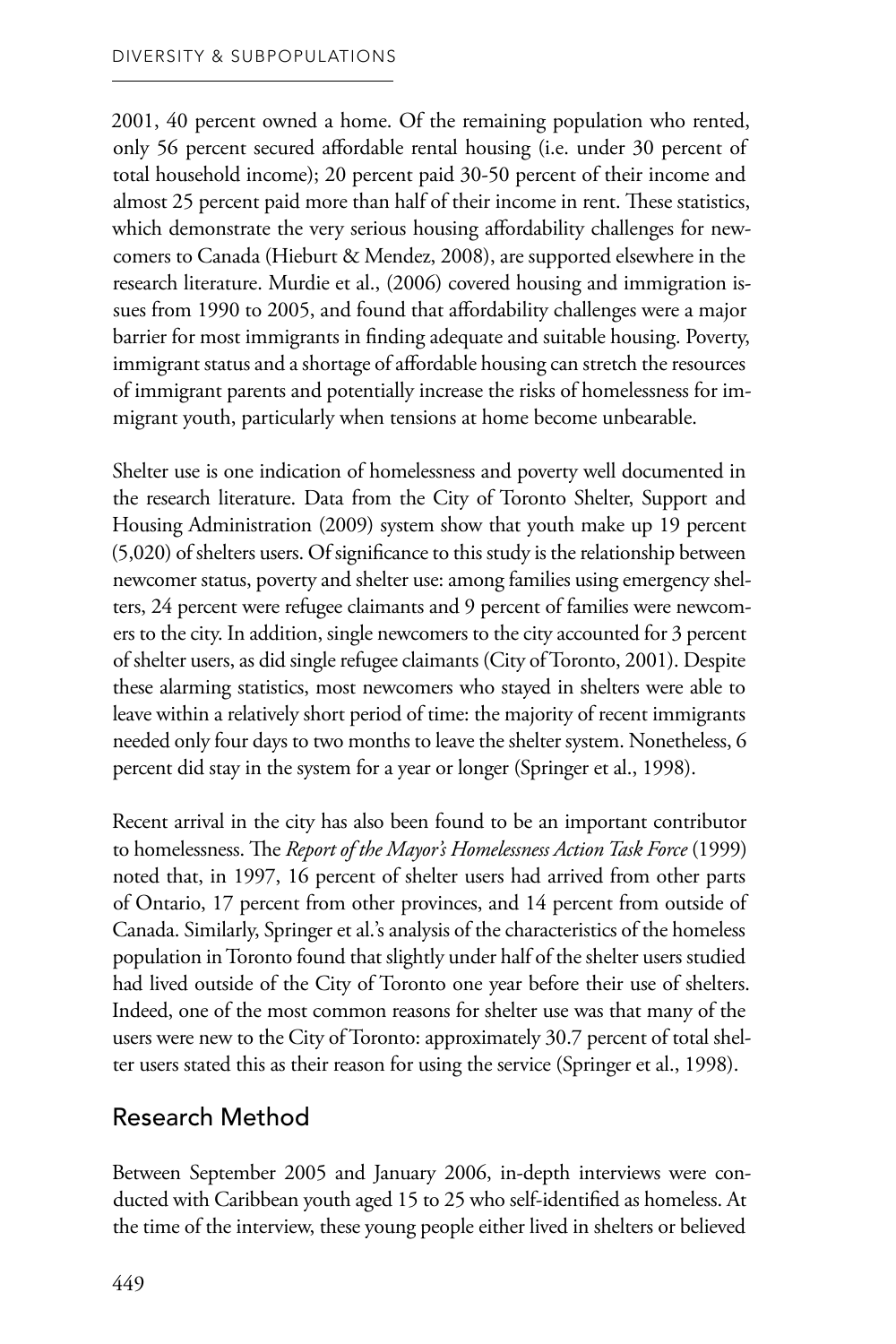that their current living conditions were so uncertain that they could be in a shelter, on a friend's couch, or on the street within a month. The sample was drawn from young people who were willing to participate and who accessed services from seven community agencies serving homeless youth in Toronto. While the sample was not random, attempts were made to ensure that enough women were included. We used a detailed questionnaire to probe for socio-demographic characteristics (age, sex, ethnicity, education, etc.) of this homeless Caribbean youth sample. Questions addressed reasons for being homeless, previous episodes of homelessness, family background, hopes and goals, feelings of safety, experiences of racism and discrimination, sources of social and financial support, and community resources accessed during periods of homelessness. Sixty interviews were attempted, yielding 43 usable results (26 males and 17 females). Each participant was given thirty dollars for their participation.

## Study Results: Demographics & Histories of Homelessness

#### Age and Sex

Twenty-six of the 43 respondents (61 percent) were between 21 and 25 years of age, including 15 males and 11 females; 11 (26 percent) were aged 17 to 20; and 6 (14 percent) were between 14 and 16. In total there were 26 males (60 percent) and 17 females (40 percent) in the sample. As stated in the methods section, our sample deliberately overrepresented women. In most North American research on homeless youth, there are twice as many males as females. A 2006 Public Health Agency of Canada Report notes that males outnumbered females by a ratio of approximately 2:1 among homeless youth. As well, almost two-thirds of our sample was over 21 years of age, which is consistent with the age distribution of homeless youth in other studies (O'Grady et al., 2011).

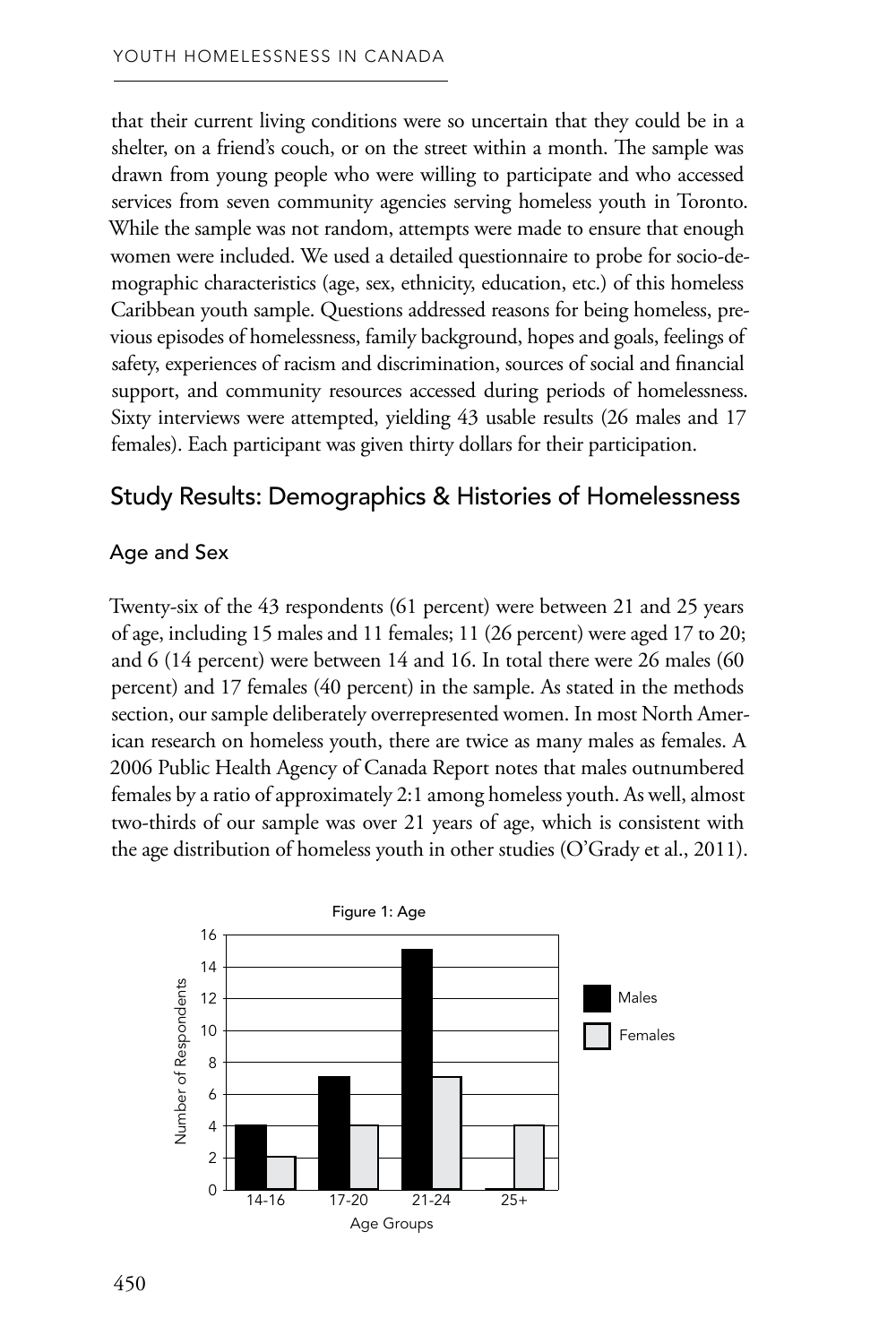#### Immigrant Status

Of the sample, 35 (81 percent) were born outside Canada, while 8 (19 percent) were born in Canada. Fifteen (35 percent) were citizens; another 15 (35 percent) were landed immigrants; 7 (16 percent) were undocumented; and 5 (12 percent) were refugee claimants. Eighteen of the 35 immigrant youth in the sample (51 percent) had been in Canada for fewer than 5 years, with 8 (19 percent) having been here less than 2 years. Although all respondents were born in the Caribbean or to Caribbean parents, forty percent thought of themselves as "Canadian."

## Race/Ethnicity

It is important to note that the Caribbean population is racially mixed. The Caribbean's history of slavery and indentured labour brought large numbers of enslaved people from a variety of African countries, as well as Indian and Chinese indentured labourers. Caribbean populations in the diaspora (such as in Canada) reflect this diversity, as well as a variety of combinations of these populations with French, Spanish and English colonial masters.

Our sample of homeless youth was overwhelmingly Black. Indeed, 33 of the 43 (77 percent) respondents identified as Black, 7 (16 percent) as mixed-race, 2 (5 percent) as East Indian, and 1 (2 percent) as Chinese. All respondents were either born in the Caribbean or to Caribbean parents in Canada.

## Education

At the time the survey was conducted, 18 (42 percent) of the youth had been either suspended or expelled from school, mostly for fighting under the zerotolerance policy of the *Safe Schools Act*. Not surprisingly, this problem was more common among the males in the sample. Of the 25 others, five (12 percent) reported having graduated from high school; 4 (9 percent), all female, had some college or university education. Thus only 9 of the 43 (19 percent) had completed high school. Thirteen (30 percent) had completed Grade 12 or less, although only two (4.7 percent) reported having less than a Grade 10 education.

Academically, while the majority of respondents (37, or 86 percent) reported receiving grades of "C" or better during their time in school, 15 (35 percent) had dropped out at some point. It is noteworthy that 34 (79 percent) planned to continue or complete their education. We suspect that the 26 older youth between 21 and 25 years of age are unlikely to re-enter the traditional high school system given their age and relationship with the school system.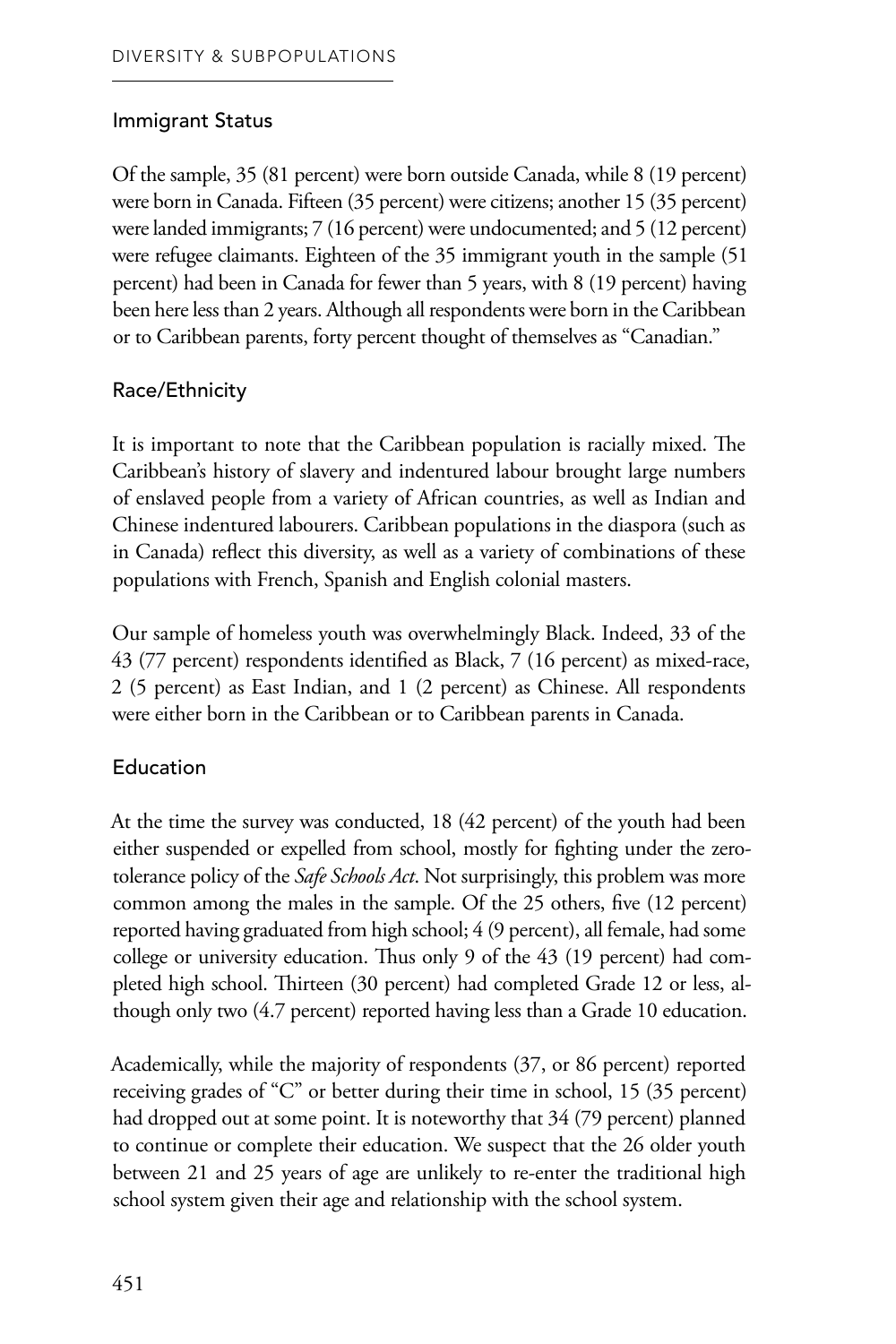Other studies find similar educational backgrounds to those of the homeless youth in this study. Tarasuk et al.'s study (2005) of 261 homeless youth found that most had not completed high school; 7 (3 percent) reported that they were currently attending school, but only 2 were in school full-time. Only 10 percent of Hagan and McCarthy's sample of 482 youth (330 in Toronto and 152 in Vancouver) (1997) and 10 percent of Gaetz and O'Grady's sample of 208 youth (2002) had completed high school.



## Family Background

Out of the 43 respondents, 40 (93 percent) were raised by family members. Ten (23 percent) had been raised by both parents, 16 (37 percent) by single mothers, 13 (30 percent) by other family members, and 1 (2 percent) by a single father. One respondent reported being raised by a non-family member and two did not respond to this question. None of our youth reported any history with institutions such as Children's Aid Society. Twenty-six of those interviewed (61 percent) had two or more siblings.

The employment status of their parents was remarkably stable. Most of their parents were gainfully employed: 29 of the youth (67 percent) had parents who worked full time and just 7 (16 percent) had parents who worked part-time. Only 3 (7 percent) had parents who were unemployed; none of their parents were on social assistance.

#### Income

Without question, this group of youth had experienced financial hardship. At the time of the survey, 37 of the 43 in our sample (86 percent) were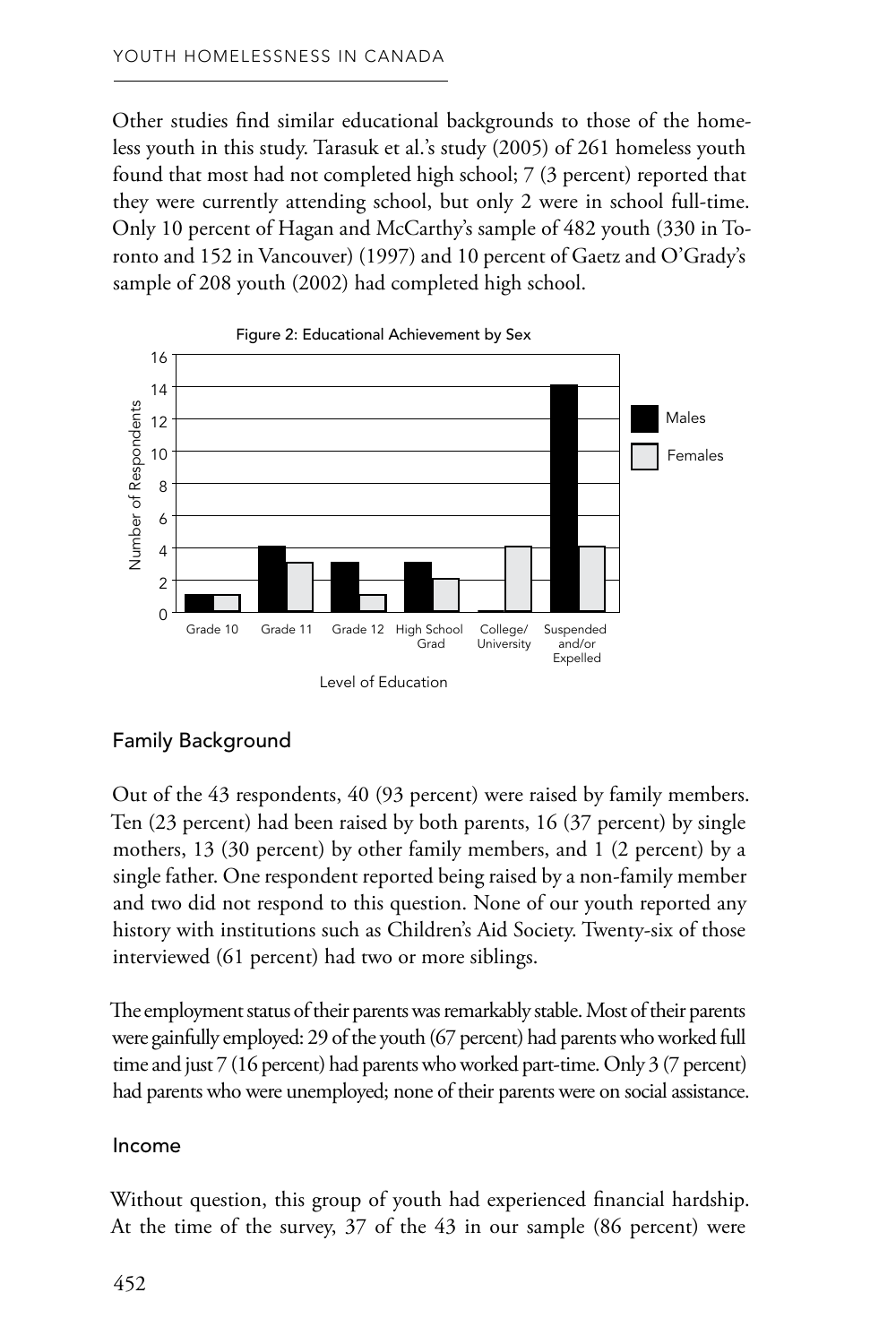unemployed; 14 (33 percent) received either social assistance or a personal needs allowance (PNA), but 29 (67 percent) did not receive any such support. Thus, it is reasonable to assume that approximately two-thirds of the unemployed youth would have been receiving no social support at the time of the study, leaving them with no official income.



Twenty-six of the youth (61 percent) claimed they got some financial help from family and/or friends. All reported having less money than their peers. Mothers were the main providers in 60 percent of cases; fathers in 12 percent. Some young women (3) braided hair to earn extra money; 8 youth reported having sold drugs at least once. None reported panhandling or prostitution as sources of income, but one spoke of squeegee activity.

#### Present Housing

As stated above, the homeless Caribbean youth in this study lived in shelters or unstable housing arrangements, but not on the streets. This is an important point because it distinguishes between homeless youth who manage to access temporary shelters or insecure accommodations from those who sleep on the streets, that is, "sleep rough." None of our respondents was without shelter or "sleeping rough" at the time of interview. Studies conducted by Tarasuk and Dachner (2002, 2006, 2009) showed that homeless youth sleeping rough (as compared to homeless youth in shelters) had more severe challenges, especially in meeting daily nutritional needs, tended to have longer arrest records and were more likely to use "harder" drugs than marijuana.  $\begin{array}{ll}\n\frac{a}{2} & \frac{a}{2} & \frac{a}{2} & \frac{a}{2} & \frac{a}{2} & \frac{a}{2} & \frac{a}{2} & \frac{a}{2} & \frac{a}{2} & \frac{a}{2} & \frac{a}{2} & \frac{a}{2} & \frac{a}{2} & \frac{a}{2} & \frac{a}{2} & \frac{a}{2} & \frac{a}{2} & \frac{a}{2} & \frac{a}{2} & \frac{a}{2} & \frac{a}{2} & \frac{a}{2} & \frac{a}{2} & \frac{a}{2} & \frac{a}{2} & \frac{a}{2} & \frac{a$ 

Twenty-eight respondents (65 percent) were living in a shelter or group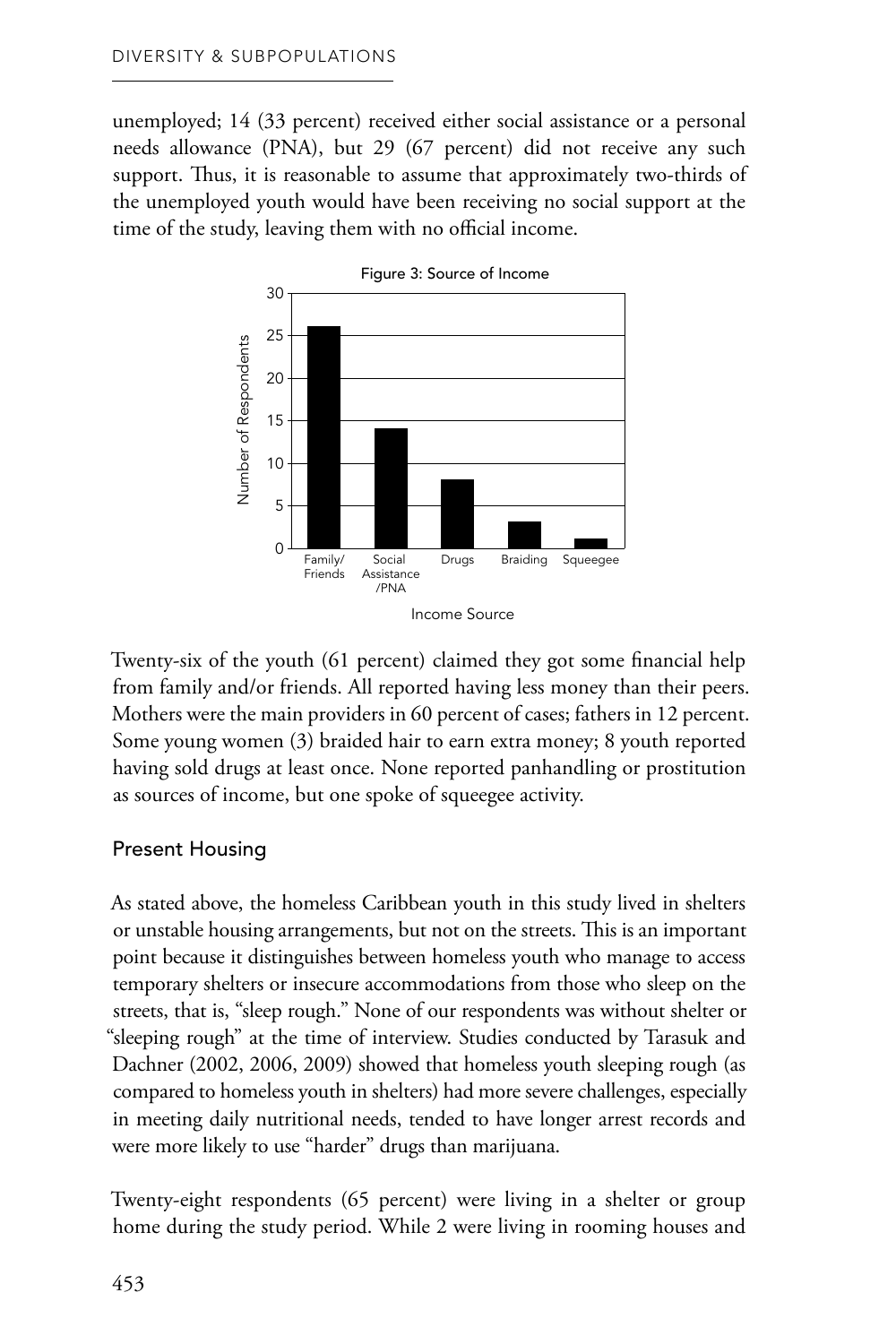5 (12 percent) in shared apartments with others, they felt that their living arrangements were highly unstable and transient and for this reason, identified as homeless. An additional 8 (19 percent) described their living arrangements as "couch surfing." The lengths of time that the members of our sample had been homeless varied, but were of considerable duration. Almost 60 percent had been homeless 9 weeks or more. The most frequent duration of homelessness cited by the respondents was 9 to 24 weeks.

For most, this was not the first episode of homelessness. Twenty-five (58 percent) had been homeless more than once, with 10 (23 percent) experiencing homelessness more than 3 times and 8 (19 percent) more than 5 times. Despite contact with family, a slim majority (22, or 51 percent) did not return home once they had left, claiming they had not returned home between episodes.

#### Reasons for Homelessness

Participants in our survey said that "family breakdown" was the most common reason for homelessness. This was the main reason given in 17 (40 percent) cases. "Family breakdown" was the catchall phrase describing family interpersonal dynamics and conflicts, which escalated to such levels that young people felt they had little option but to leave home. Family breakdown included problems with parents, partners, other family or guardians, sometimes relating to abuse and/or sexual identity. For example, two Black youth who self-identified as LGBT youth reported being "kicked out of the house" because of their sexual identity. The next most reported reason was eviction due to an inability to pay rent, cited 25 percent of the time.

#### Personal Safety

Respondents reported witnessing drug dealing, car theft, fights (both with and without weapons), threats with weapons, and sexual assault. About 11 (25 percent) had previously been part of a gang that "looked out for each other." Only 2 confided that they were still part of a gang. Ten of the youth in the sample had faced threats of physical injury, including death threats, more than once; half of the females had been attacked without a weapon. Eleven respondents experienced unwanted sexual touching; of these, 3 males and 5 females had faced unwanted or forced sex; 5 females reported past sexual abuse by a family member. In response, 4 (10 percent) respondents carried knives for their own protection.

The geography of personal assault differed by gender. Women were most likely to be assaulted in the home. Indeed, 8 of 13 assaults on women reported by participants took place at home; 7 of the 8 assailants were males over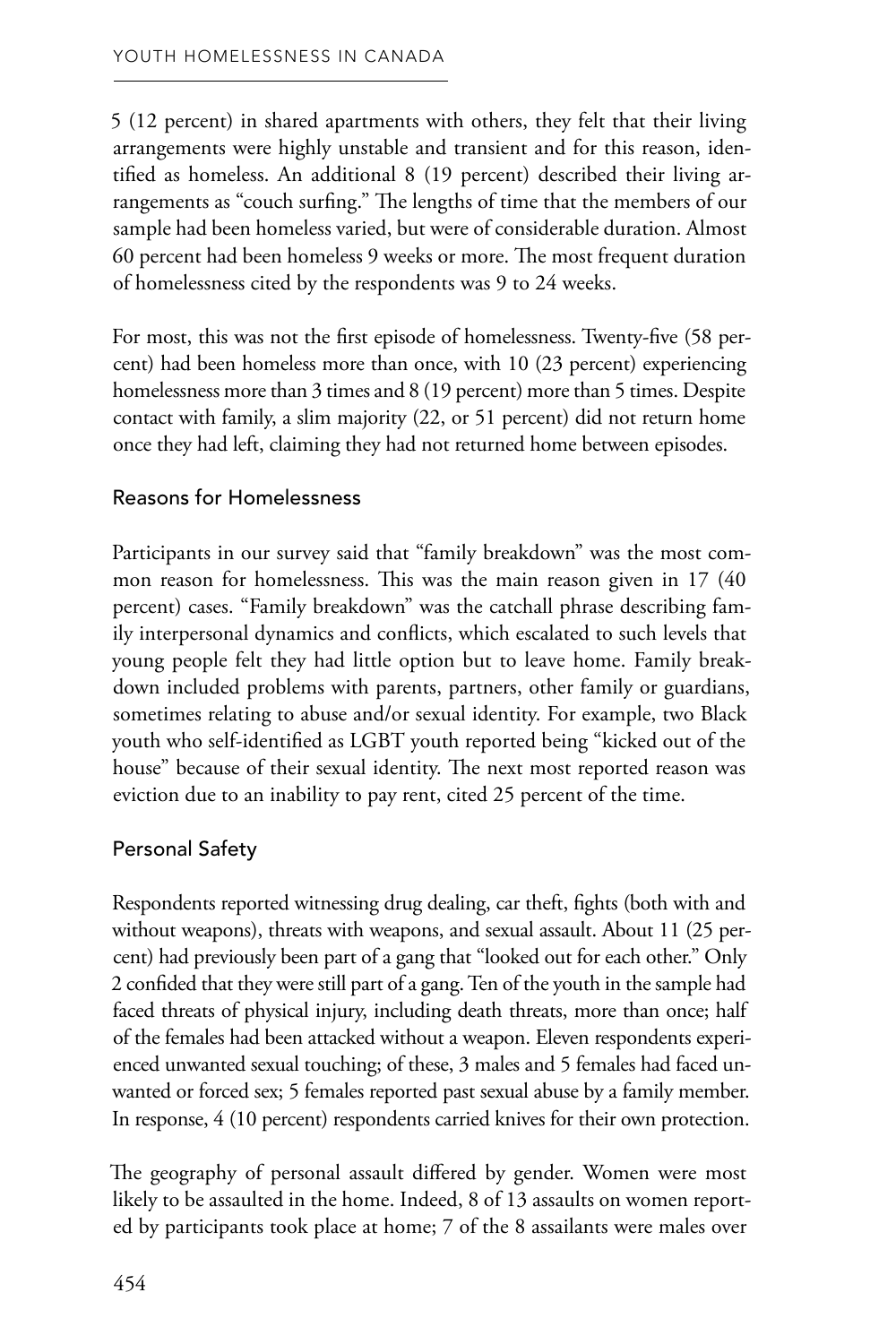30; and in 5 of the 7 cases, this adult was a family member. By contrast, 12 of 15 assaults on males took place outside the home. In each of the 12 assaults outside the home, there were 2 or more other male attackers. Some assaults were based on race, others on sexual orientation. About 17 (40 percent) respondents reported experiencing non-physical assaults such as ethnic slurs.

#### Discrimination and Racism

There was a very strong perception among respondents that racism and discrimination were pervasive in social institutions. Thirty-eight (90 percent) voiced a belief that police discriminate on the basis of race, and that some racial groups are treated more harshly than others. Moreover, 33 (77 percent) respondents thought police targeted males more often than females, and almost half believed racism had affected their grades in school. Respondents' own contact with police had been overwhelmingly negative. Without question, males bore the brunt of this. Twenty-two (50 percent) of the 43 youth in our sample had been arrested at least once; 27 (66 percent) had been stopped and questioned at least once but not arrested; and 10 (25 percent) had been searched more than 10 times but never arrested. A study by O'Grady et al., (2011) found that about 44 percent of the sample of homeless youth they surveyed had been stopped or arrested in the previous year, compared to 11 percent of housed youth. The Caribbean homeless youth in our sample were stopped or arrested at a considerably higher rate than housed youth, and at a higher rate than homeless youth in other samples that were not mostly Black. Many of the stops by police were part of a process of "carding," a practice whereby police routinely stop and question individuals, and collect personal data, which are then entered into a database. Since Black youth were more likely than white youth to be stopped and questioned, they were also more likely to be arrested than white youth. It is thus not difficult to see how they have come to see carding as police harassment.

#### Self-Image

Despite their housing status, respondents generally had a positive self-image. Their self -mage was based on responses to three statements. When asked whether they had "control over the bad things that happen to them", 22 (50 percent) believed that they had control; 33 (77 percent) believed that they had "control of their future"; 35 (80 percent) considered that they could "do things as well as others". This overall optimism was reflected in their identification of preferred jobs; 20 (47 percent) chose the skilled trades or skilled professions as the form of employment they would ultimately like to achieve, while only about 5 (12 percent) expected to be in the lower-paid service sectors. The youth in our sample did not see their existence as aimless. Indeed, 29 (67 percent) disagreed with the statement that "they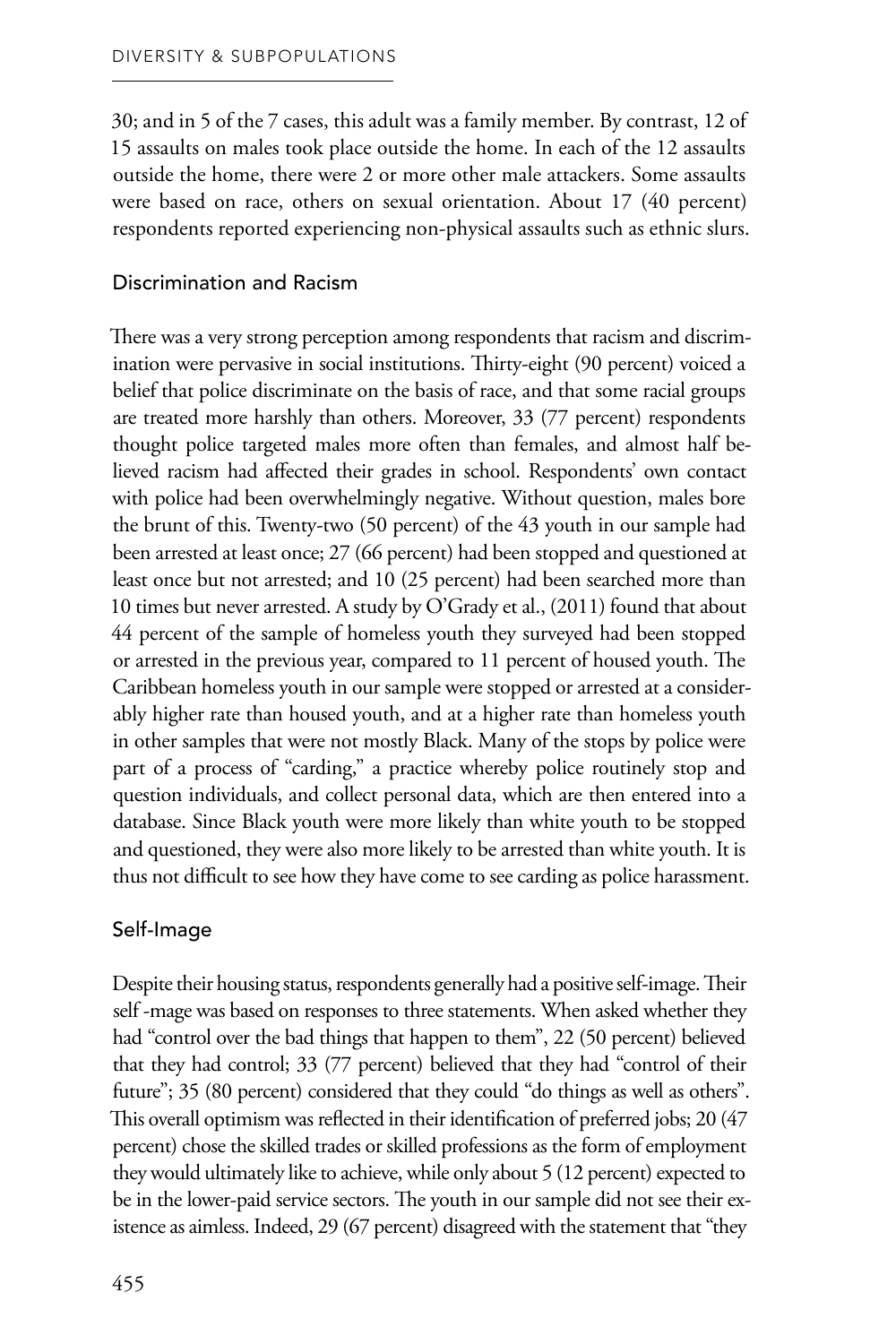lived life day to day with little thought for the future." Their responses reflected a willingness to take responsibility for their circumstances and behavior.

Nevertheless, 23 (54 percent) described themselves as self-centered, acting without regard for their impact on others; 22 (50 percent) admitted that they lost their temper easily; and 20 (44 percent) agreed that they often acted impulsively, without stopping to think.

## Social Supports

According to the survey respondents, mothers were the primary source of support in 25 (60 percent) cases, other family in 11 (26 percent), and fathers in 5 (12 percent) cases. Almost 26 (60 percent) respondents claimed they received small amounts of help from friends; 25 (58 percent) stated they had 2 or more close friends. These tended to belong to the same race, sex, and social class as the respondent, even if they lived in different parts of the city. Only 6 (14 percent) participants reported they had no close friends.

# Summary

The homeless youth in this study were all Caribbean, either born in the Caribbean or having parents born in the Caribbean. They were poor, unemployed and poorly educated. While poverty, unemployment and low education may characterize the general homeless youth population, what is distinctive in this sample is that most were Black, mixed-race or Asian; 18 (43 percent) had been suspended from school; and most reported negative interactions with the school system and the police - experiences they attribute to racism, which set them on the path to homelessness and prevented them from seeing a path out of homelessness. The combination of skin color, age, homelessness and poverty subjected them to what May describes as a position of "multiple structural disadvantage" (2000:613). Nonetheless, they retained both a positive self-image and a sense of optimism.

# Looking Forward – Policy Implications

There are key policy concerns that flow from the results of this study. The first policy challenge addresses what our respondents identified as a principal trigger that set them on the pathway to homelessness. Here we point to the *Safe Schools Act* that was introduced in 2000 and continued until April of 2007. Although the Act has since been abolished, it carries lasting consequences that are still affecting youth and that still need to be corrected. The second policy challenge focuses on what our respondents identified as negative experiences with police: the practice of "carding," that is, stopping and questioning individuals and collecting details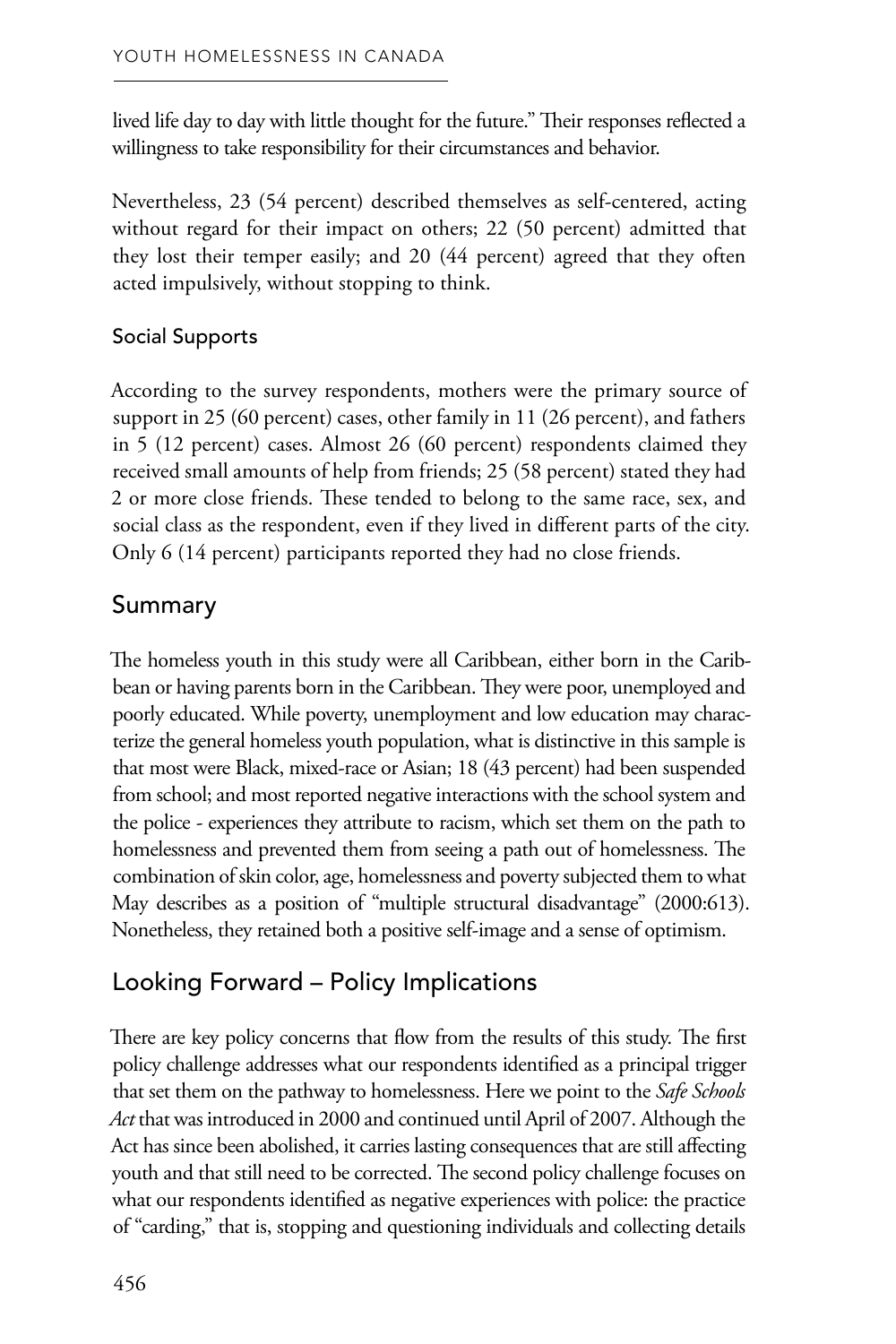on their appearance, age, gender, location, mode of transportation and skin colour. "Carding" continues into the present in Toronto. Finally, we look at policy initiatives for the community that would provide young people with better access to housing, health and other basic social supports. While respondents were by and large optimistic about their futures, given the challenges they face on the street, supportive services are important to help them maintain a positive outlook regarding future life possibilities. While such initiatives support all homeless youth, the roots of some of the youth programs offered as examples here can be traced to communities with large Caribbean populations, such as Eva's Phoenix, a community-based service agency in Toronto spearheaded by a Jamaican woman to address a need that had not been previously acknowledged by the Caribbean community: to help shelter, support and guide homeless Caribbean youth.

# Initiatives for Schools

The public school system needs to work more vigorously to bridge the social and cultural gaps that face immigrant youth entering the education system. This assistance may be especially critical in schools with growing immigrant populations. Systemic racism in public schools presents structural barriers that overwhelmingly disadvantage Black males. A policy that was especially destructive for young Black males in Toronto was the 2000 *Safe Schools Act*, which was in place when this study was conducted. As noted above, 18 respondents had been either suspended or expelled from school, reflecting the strained relationship between respondents and the school system. The main cause for the suspension or expulsion was fighting, which, under the zero-tolerance policy of the *Safe Schools Act* resulted in automatic expulsion, with no intermediate or alternative solutions. Other studies (Bhattacharjee, 2003) in Toronto have similarly suggested that the Safe Schools Act, coupled with "zero tolerance," has resulted in higher numbers of Black students being suspended and expelled in comparison to white students. Ruck and Wortley's study (2002) of Toronto high school students agreed that Black students were more likely than white students to perceive discrimination in treatment by teachers, school suspension practices, school authorities' decisions to call in police, and police treatment at school. This perception is supported by research in other areas, particularly in the U.S. (The Advancement Project and the Civil Rights Project, 2000), all of which contributed to reversing the zero tolerance policy in schools in 2007. Our study suggests that after school expulsion and experiences of homelessness, young people are not likely to return to school without significant intervention. As noted above, there is some evidence in the literature to suggest that a lack of education heightens the likelihood of chronic homelessness (Shelton et al., 2009).

More constructive strategies need to be put in place to keep racialized youth in schools. Using anti-racist approaches to education, and providing counselling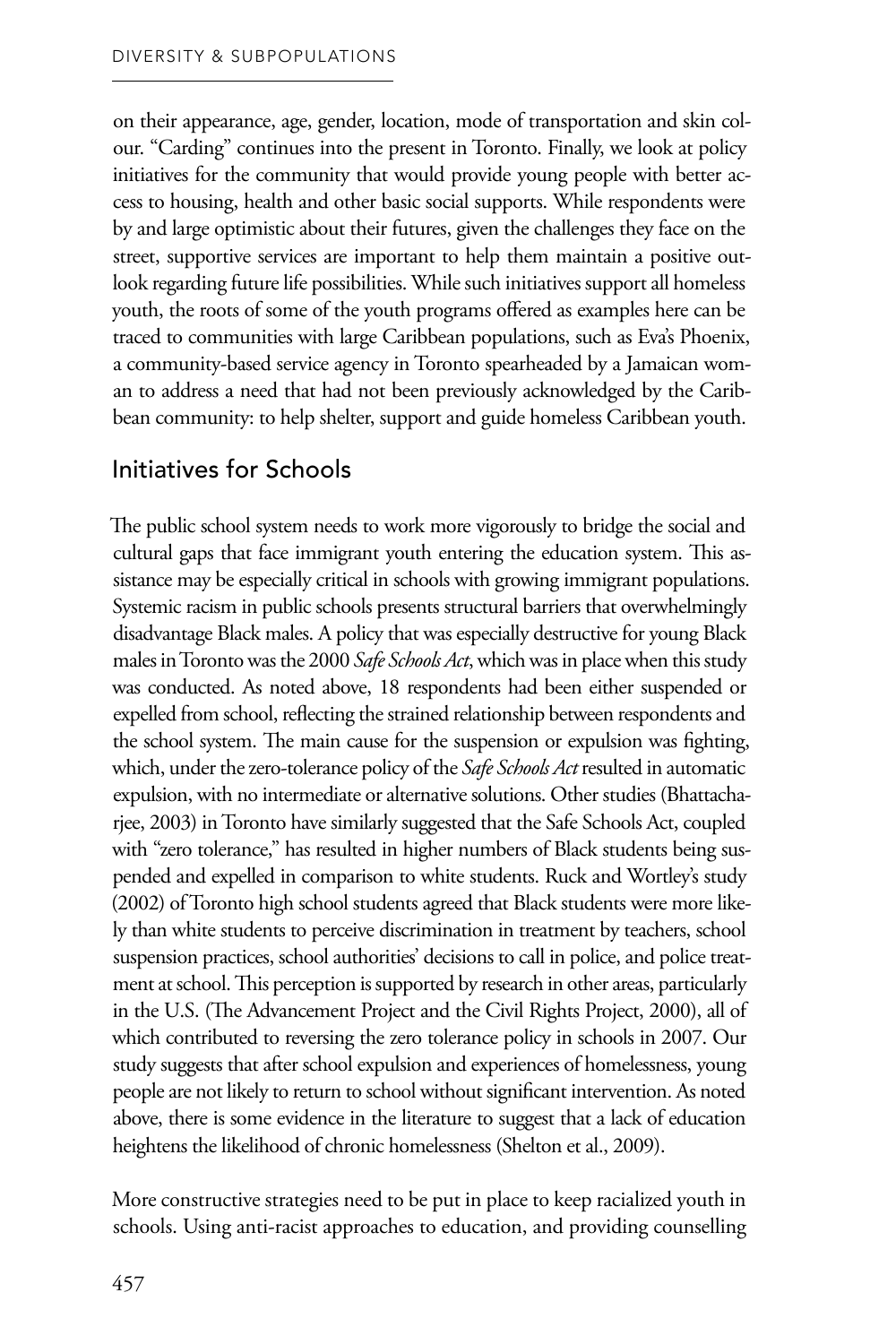that targets young people at risk of leaving school, as well as "go-to" mentors and role models that youth can turn to when their home situation sours, can go far in helping youth avoid homelessness. An example would be to add to the curriculum illustrations of positive contributions and heroes of diverse racial, ethnic, cultural and religious groups. Another example would be to address the underrepresentation of racialized groups among teachers and administrators in schools. Broader community-based outreach programs that encourage immigrant parents and children to become engaged in extra-curricular school activities (see Boys and Girls Clubs, discussed below) can also help correct the damage done by the zero tolerance elements of the *Safe Schools Act,* especially for those students whose education was interrupted during the 2000 to 2007 period, who are still out of school and now homeless.

One example of a proactive initiative is the Pathways to Education model. This collaborative community-government program, founded in Toronto in 2001, was designed to help youth in low-income communities stay in school and graduate to post-secondary education. By combining academic, financial, social and mentoring supports, the program helps prevent the frustrations that lead to fighting and expulsion, and secondly, helps draw young people who have dropped out of school back to their studies. The program has produced impressive outcomes, such as higher school attendance and participation in extracurricular activities, lower dropout rates and increased college enrollment among program participants. Most heartening is the beginning of Pathways programs in ten more low income communities across Toronto and other cities including Ottawa, Kitchener and Montréal, with close to 4,000 students getting positive results. In the long run, such programs promise to break the cycle of poverty and homelessness, and enable broader social change (Pathways to Education, 2012).

Another example of a constructive educational outreach program is the Boys and Girls Clubs of Canada (BGCC), a national non-profit organization with provincial and local branches. These Clubs successfully build community capacity by teaching people to optimize a community's internal resources. For example, the Clubs recruit local volunteers to act as mentors, and find local facilities that can be used for recreational and sports programs. In doing so, the Clubs help overcome society's structural barriers for children and youth from all economic, cultural and social backgrounds (Boys and Girls Club of Canada, 2012). The Boys and Girls Clubs of Canada are also in the process of adapting the Pathways model described above to make mentorship support available to a wider community (N. Price, personal communication, April 10, 2012). While such programs may be broadly applicable to all youth, Pathways was specifically designed to respond to issues facing Caribbean youth, many of whom live in low income, high-risk social housing communities. Dedicated mentoring addresses feelings of alienation; financial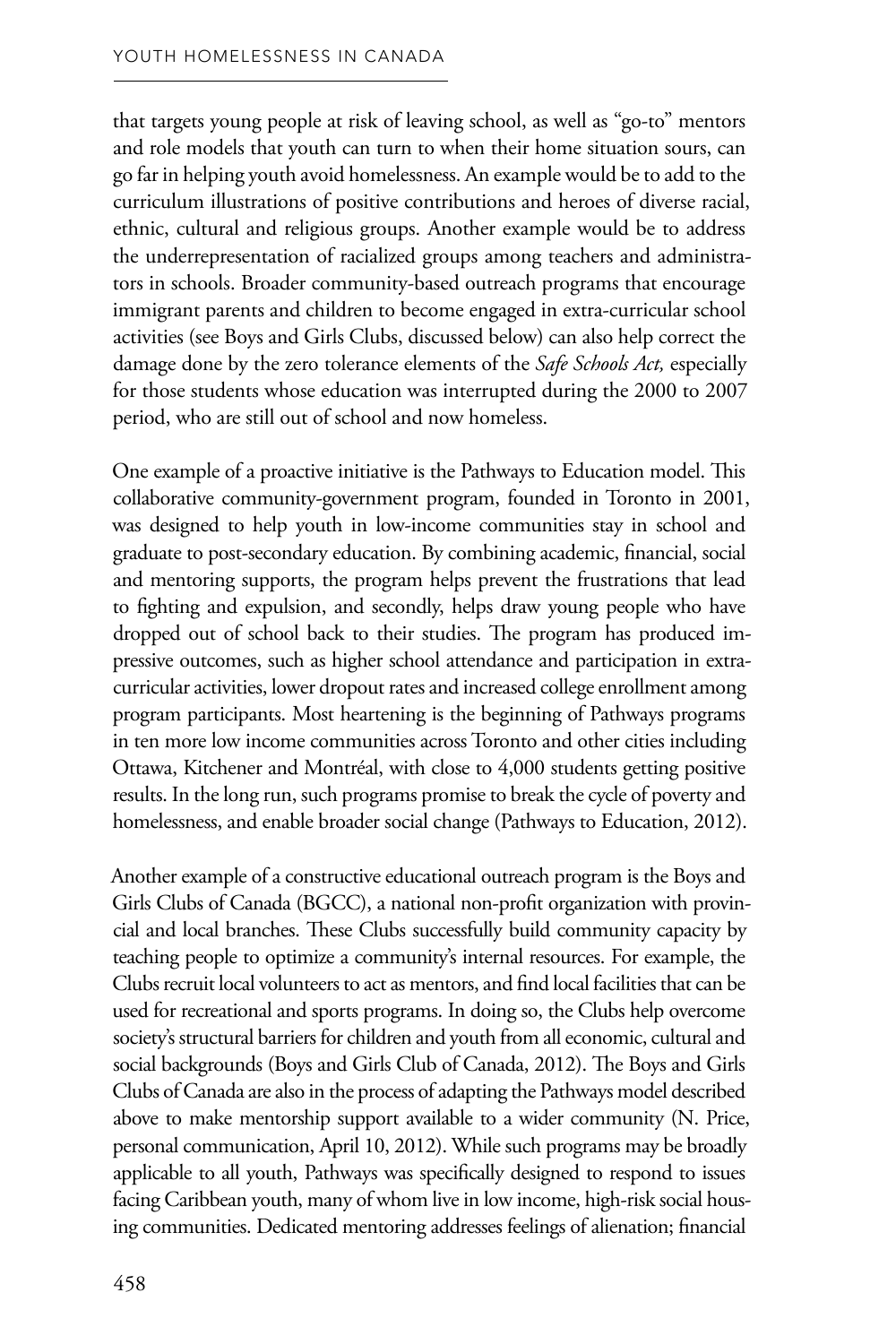support tackles poverty; and tutoring improves academic performance, thereby helping to change the low expectations of teachers. Taken together, programs that encourage and support youth to complete their education go far to prevent homelessness among Black youth by breaking the cycle, which triggers homelessness: economic inequality, low expectations for achievement in schools, and fighting as a response to frustrations and family tensions, leading to expulsion from school. Importantly, Boys and Girls Clubs also reach out to homeless shelters, group homes and the streets, responding to the support needs of homeless youth.

# Initiatives for the Streets

Issues of race and racism are critical in understanding the life terrain that all Black youth must navigate. Whether they are born in Canada, Africa or the Caribbean, Black youth face the same issues of institutional and individual racism. Perhaps as a reaction to institutional and individual racism, Caribbean youth may tend to rely on informal social networks, as discussed earlier, rather than community resources.

## Carding

In an investigative journalism series by the *Toronto Star* (2010), reporters outlined the procedure and impact of "carding." In Canada, police can approach and ask anyone to answer questions about personal information, other persons of interest, or about what one is doing. Also documented are details on appearance, age, gender, location, mode of transportation and skin colour (O'Grady et al., 2011).

In Toronto, these data, gathered by police in mostly non-criminal encounters, are entered on contact cards and then stored in The Master Names Index (MANIX) & Field Information Reports (FIR). According to *Toronto Star*  (2010) reporters, race is a key factor in carding. The number of contact cards filled out where skin colour was Black is three times higher than the proportion of Blacks in the population of Toronto. The document card rate for white people is proportional to the white population. When age is factored in, young males of every skin colour are disproportionately carded. Black males, aged 15 24, seem to be documented at a rate of 13 times higher than non-Black males of the same age, while the rate for Brown males is 7 times higher. Importantly, *Toronto Star* reporters also found that, of the people carded between 2008 to mid-2011, fewer than one in five had been arrested or charged in Toronto in the previous decade (Winsa, 2012; Winsa & Rankin, 2012).

What is the connection between carding and homelessness? What are the implications for policy strategies? First, because of negative relations between police and racialized youth, law enforcement officers are not seen as trusted authority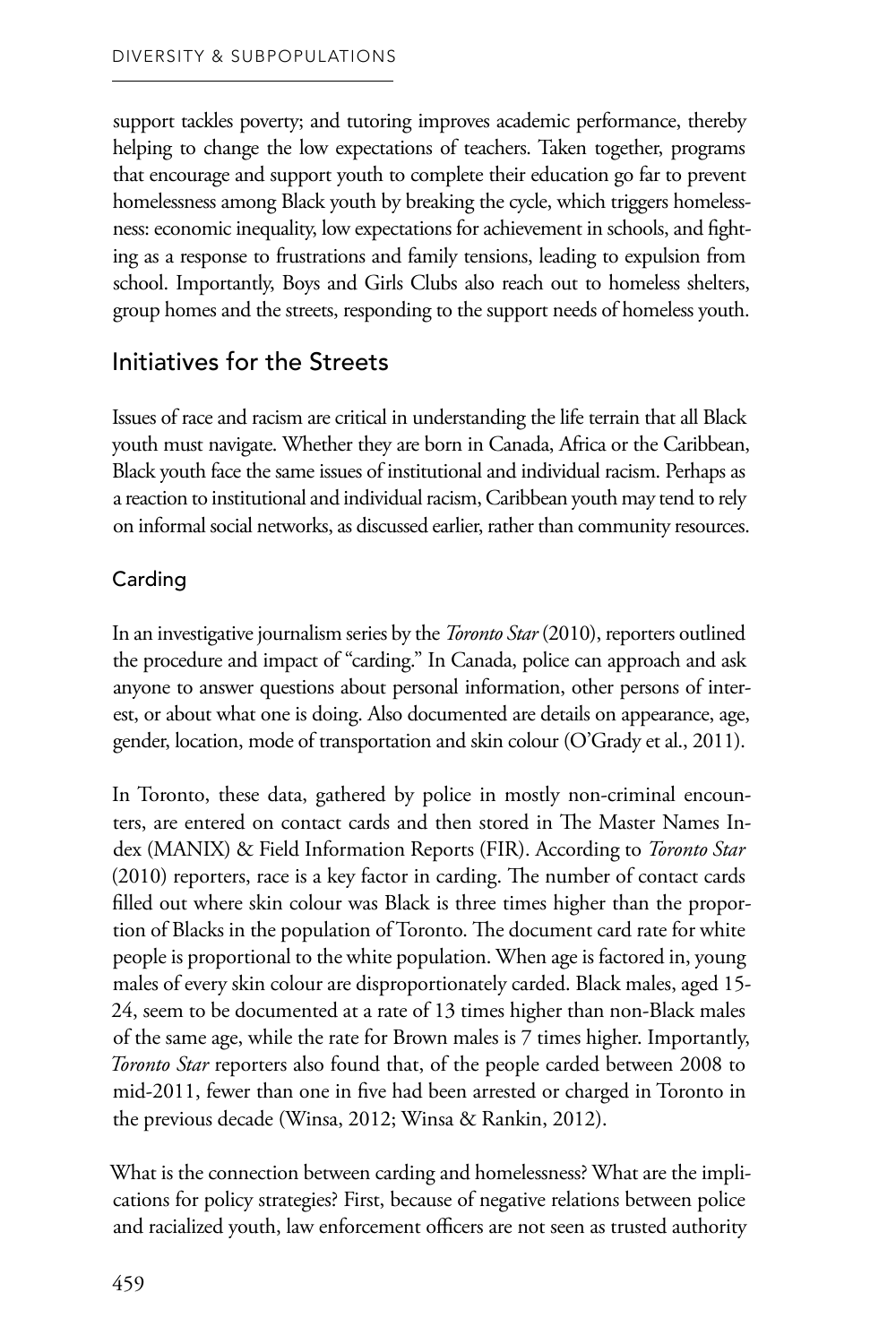figures or as a source of help when these youth find themselves in distress and homeless. Recall that in our study, contact with police had been overwhelmingly negative. Over 50 percent of those in our sample had been arrested at least once; 66 percent had been stopped and questioned at least once; and 25 percent had been searched more than 10 times, with males bearing the brunt of the negative contact with the police. Clearly carding is part of this negative experience for young Black males generally, but particularly for street youth. The extensive literature on policing and racial profiling (Gaetz, 2002, 2009; O'Grady et al., 2011; Ontario Human Rights Commission, 2011; Wortley, 2003, 2004, 2005; Sylvestre, 2010) validates such perceptions and experiences of discrimination. Secondly, because homeless Caribbean youth often find themselves living in neighbourhoods that are subject to high levels of police surveillance, they are at greater risk of negative interactions with police. As a group, they are overrepresented in the court and correctional systems (Gaetz & O'Grady, 2006).

Recognizing that current police practices focus too much negative attention on racialized youth, whether homeless or housed, there needs to be greater oversight to ensure that the carding process is strictly monitored and controlled. Officers should be trained to avoid stopping youth not otherwise involved in illegal or inappropriate behavior without sound and defensible reasons. Furthermore, enhanced training can teach police officers the negative impact of their carding actions. The carding process should allow law enforcement officers to ensure public safety without undermining racialized youth's overall trust in authority. In this vein, O'Grady, Gaetz and Buccieri have recommended alternative policing strategies and practices that would have "a more positive outcome on the lives of people who are homeless, and which would make the streets safer for all citizens" (2011:82). They propose community policing and "diversion strategies…that avoid entanglement in courts" (O'Grady, Gaetz & Buccieri, 2011:82).

Prioritizing community policing has tremendous potential as a strategy to help homeless Black youth by encouraging officers to get to know the community and its residents better. One significant benefit is a possible shift in police attitudes so that officers come to see homeless Black youth as vulnerable persons in need of assistance rather than as potential criminals who should be controlled or removed. O'Grady et al., (2011) note that in only 13.6 percent of cases did youth report being stopped by police as supportive. By the same token, homeless Black youth can come to see police as a source of assistance rather than harassment. Community policing can help break the cycle of surveillance, negative contacts, and carding, and allow mutual trust and respect to develop instead.

Similarly, youth diversion programs are an alternative strategy that can help break the cycle of homelessness, petty crime, fines and imprisonment. In 1999,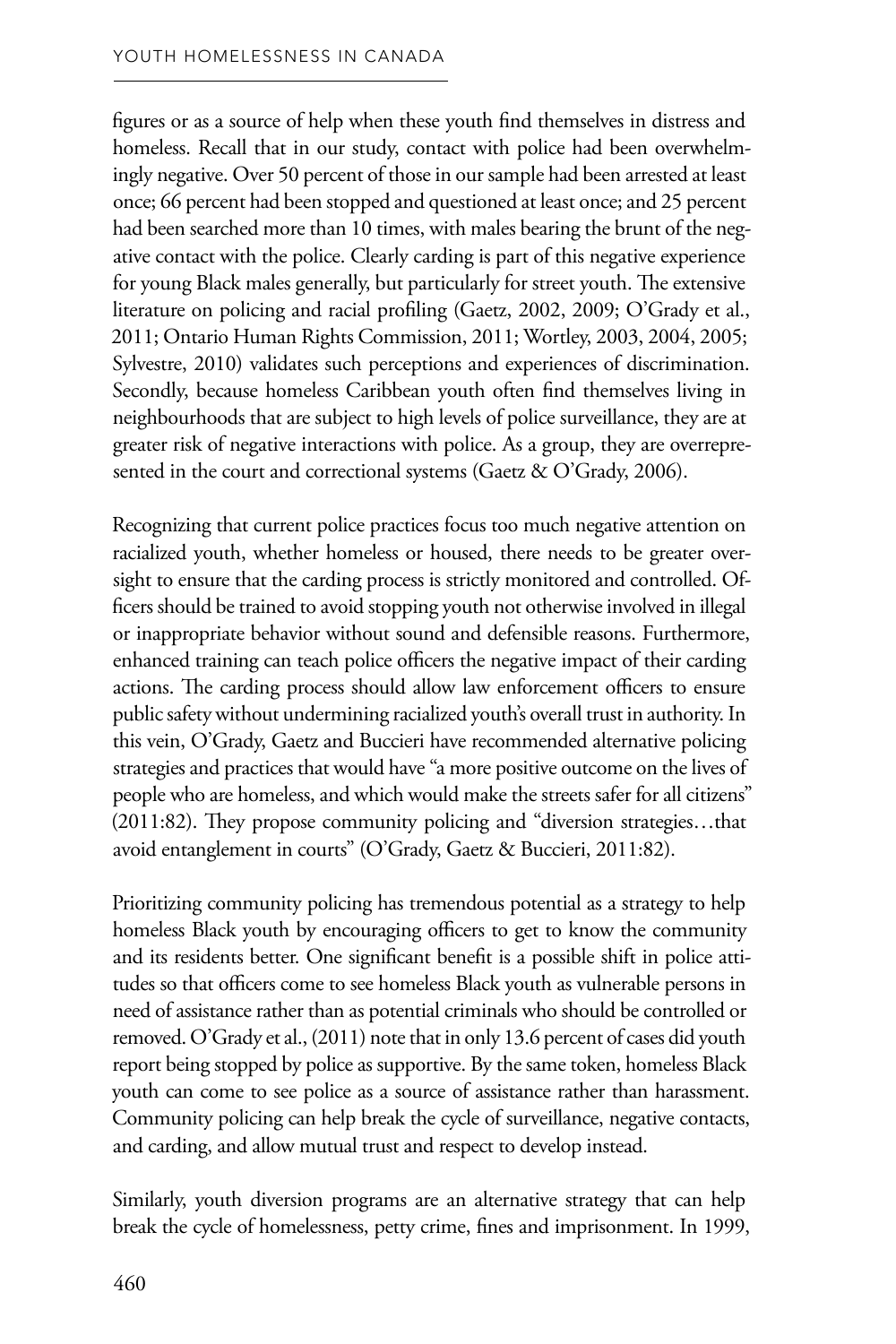Ontario passed the *Safe Streets Act*, which enables police officers to issue tickets for minor offences such as "aggressive panhandling". However, as O'Grady et al., (2011) report, 80 percent of Safe Streets tickets issued between 2004 and 2010 were for non-aggressive panhandling. In other words, homeless youth resort to panhandling or squeegeeing to survive but get fined for their efforts. In addition, youth in this study were ticketed for drinking in public or for loitering, and charged for drug use or shoplifting. Applying punitive justice for such petty crimes is both expensive and unhelpful. Youth face fines that they are unable to pay and the system wastes resources in trying to pursue the matter. Youth diversion programs offer young offenders, homeless or not, paths away from substance abuse, negative peer associations ("falling in with a bad crowd"), attitudes in favour of criminal conduct and a lifetime of cycling in and out of jail.

One positive example of intervention and diversion is the Ottawa Police Service Youth Intervention and Diversion initiative, operated through the Ottawa Boys and Girls Club and the John Howard Society of Ottawa (2012) and funded by the Ontario Ministry of Children and Youth Services. After police conduct a risk assessment analysis, young offenders who are identified to be at low or moderate risk to reoffend are diverted out of the criminal justice system. They must admit responsibility for the criminal incident and must also agree to individualized courses of action that focus on improving and rehabilitating the root causes of the offending behaviours. Action plans may include community service hours, a letter of apology to the victim or another form of restitution (compensation) and/or participating in classroom programs. Diverted youth may also have to participate in intervention services that address their specific risk factors (e.g., drug or alcohol counselling, anger management counselling, recreational engagement, victim-offender mediation). Diversion programs claim to promote positive behaviors and environments, reduce rates of reoffending, complement community policing efforts, and enhance community safety (John Howard Society of Ontario and Wellesley Institute, 2012). Such programs, however, depend on a host of non-profit community-based agencies offering a wide array of supportive services, and on the efforts of outreach workers to help homeless youth navigate their way back into the social mainstream.

# Initiatives for Communities – Outreach and Supportive Structures

In our study, the majority of youth (51 percent) did not return home after episodes of homelessness. Over half (58 percent) had been homeless more than once and 65 percent were living in a shelter or group home. What community initiatives can better remedy youth homelessness? What particular aspects of community initiatives can help Caribbean homeless youth?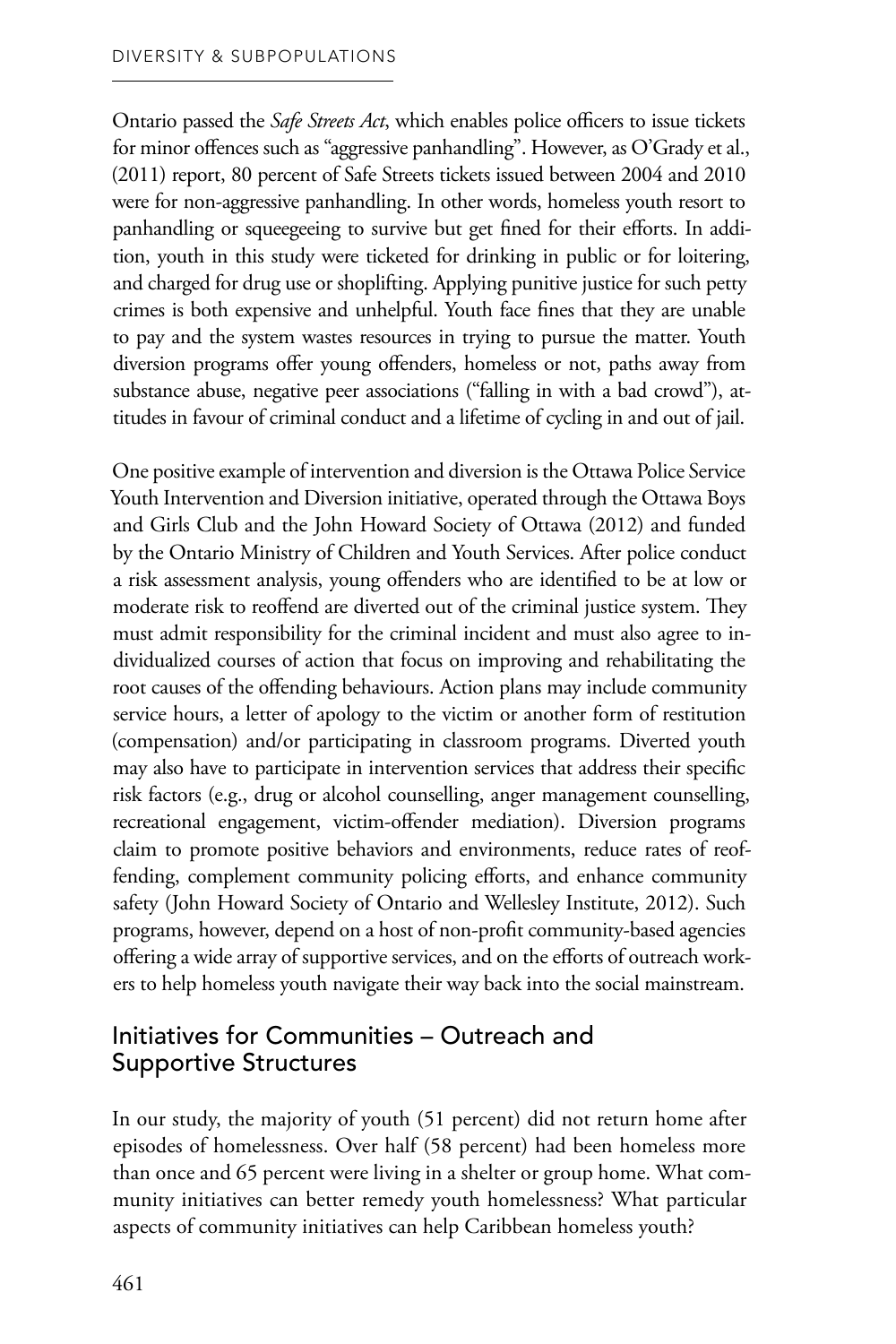Non-profit community-based agencies provide an essential safety net for homeless youth and have the local knowledge to tailor their services to the specific needs and challenges of youth in their particular areas. Knowing the neighbourhood and having the capacity to harness local resources such as volunteers, role models and fundraising are strengths of the community sector. For example, Eva's Phoenix is a community-based service agency in Toronto that offers transitional housing and training for 50 youth aged 16 to 24, with a particular focus on Caribbean youth. Staff at Eva's Phoenix provides a range of services to help youth achieve and maintain self-sufficiency including counselling, mentorship, job placement assistance, help in finding adequate and affordable housing, and follow-up support. Such barrier-free access to community supports and programs that connect youth to education, employment, health and legal services is critical to help youth transition from homeless to housed. Agencies that serve youth of all backgrounds need solid anti-discrimination policies and procedures.

For racialized or otherwise marginalized subgroups within the homeless population, community outreach workers who are rooted in these communities (for instance, the Black community, or the lesbian, gay, bisexual, transsexual/ transgender, or queer community) and their cultures play a vital role in effectively targeting and drawing homeless youth into supportive community structures and services. As reported in the literature, the two gay Black youth in our sample may carry a double stigma of race and sexual identity, and may avoid shelters and support services for fear of discrimination (Abramovich, 2012; Cochran et al., 2002). There is not one shelter among Toronto's 14 youth shelters geared to LGBTQ youth. Dedicated community outreach workers can redirect homeless Black and LGBTQ youth away from a range of risky behaviors by offering realistic alternatives and culturally appropriate guidance and role modeling.

Community agencies and outreach workers may also help homeless Caribbean youth reconnect with their families. Eva's Initiatives Family Reconnect Program highlights the important role of the family not only in preventing youth homelessness, but also in re-housing homeless youth through family mediation and reconciliation (Winland et al., 2011). The success of family reconciliation rests in large part on bringing together a range of services "upstream," before young people become homeless, by identifying and helping to resolve family conflicts before they hit a crisis point. Winland et al., (2011) have documented benefits of this approach in three major areas: family relationships, socioeconomic conditions, and health (17 percent moved back in with family; housing improved for 42 percent; employment for 15 percent; self-care for 28 percent; social skills for 18 percent; and mental and physical health improved for smaller numbers of youth).

To what extent can reconnection initiatives be used with racialized youth? As we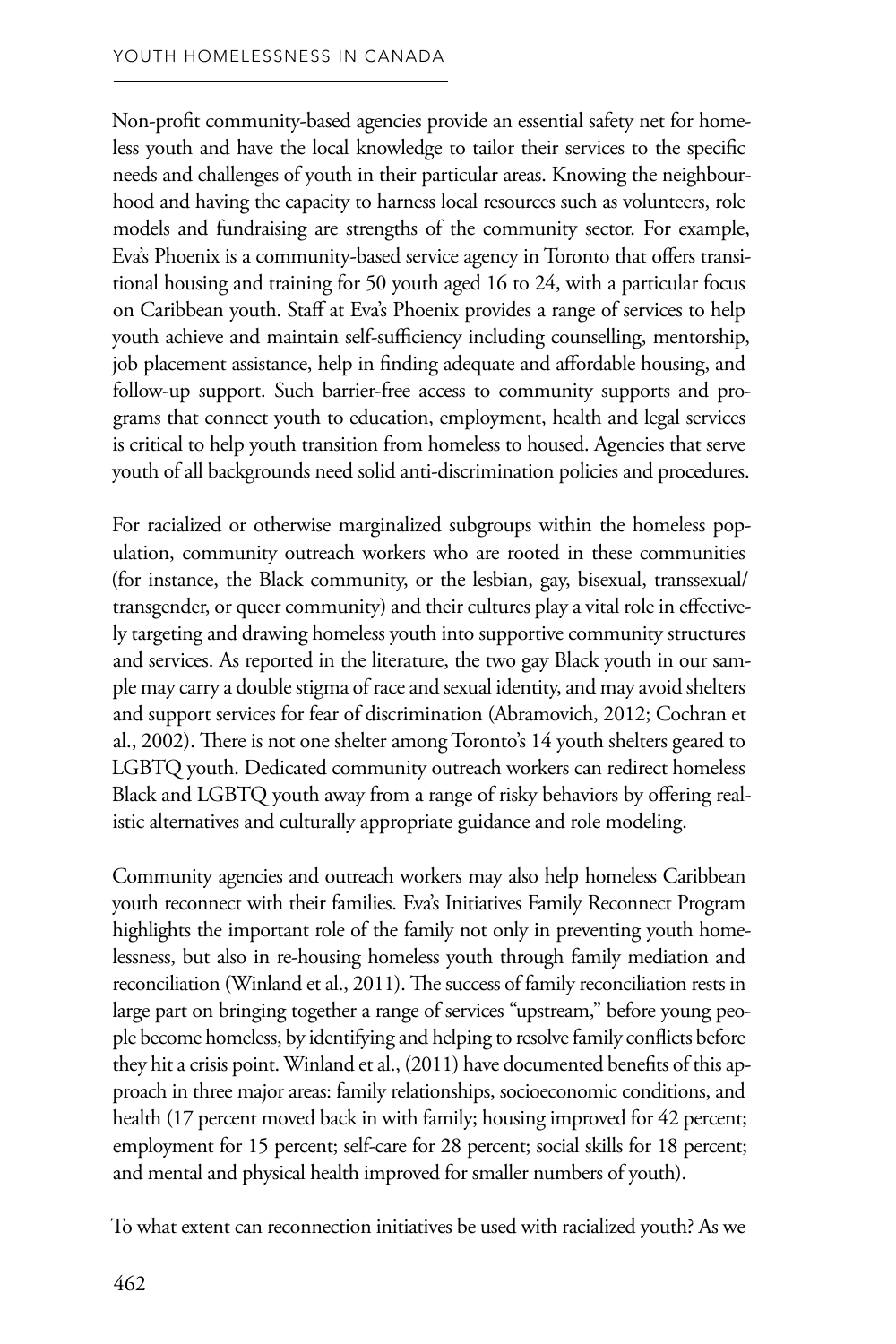noted, family breakdown, the primary reason for homelessness for 17 (40 percent) respondents in our sample, included problems with parents, partners, other family or guardians, sometimes relating to assault and sexual identity. In some cases, where the reason for leaving involves issues such as sexual abuse, divisions within families may be irreconcilable. Reconciliation may not be possible or even desirable. For others, family reunification may be possible. Recall that although 22 (51 percent) respondents had not returned home despite maintaining contact with family, 49 percent did in fact return home after episodes of homelessness. Mothers (60 percent) and other family members (26 percent) helped support respondents. These findings suggest that family does matter: family reunification may be a workable, even vital, response to Caribbean youth homelessness.

Funding for outreach workers, community-based agencies such as Eva's Phoenix and programs like Family Reconnect rely heavily on municipal, provincial and federal governments for a large portion of their operating budgets. In the present economic climate of government fiscal restraint, these agencies that are already operating on shoestring budgets face serious financial cutbacks. Aside from the "top-line" costs to homeless youth in lost life opportunities, there are the "bottom line costs" for society. As a report from *Raising the Roof* on homelessness in Canada (Barr, 2009) asserts, in 2001, it cost an estimated \$30,000 to \$40,000 per year to keep a youth in the shelter system. The cost of keeping one youth in detention is estimated at over \$250 a day, or \$100,000 a year. Supporting agencies that help youth to access education, employment, health and legal services, and housing makes more economic sense than spending tax dollars on emergency services such as hospitals, shelters and detention centers. From both economic and social perspectives, funding front line agencies and dedicated outreach workers to support and to house homeless youth is a better investment than leaving youth homeless. Winland et al., (2011), writing about Eva's Initiatives Family Reconnect Program (cited above), reached similar conclusions. The authors stated that in 2009, the cost of helping 32 young people return home, move into stable housing (and for some, preventing them from becoming homeless in the first place) was \$7,125 per youth. If they were to remain in the shelter system for a year, the total cost would have been well over \$30,000. The costs would have been even higher if the expenses for health care, mental health and addictions support, and corrections that are a direct result of being homeless were also considered. In fact, research on the general homeless population in the United States suggests that, aside from the benefits to society, the economic costs of housing homeless people are more than offset by savings on emergency room visits, hospital in-patient stays, emergency shelters, and prisons (Culhane et al., 2002; Proscio, 2000).

The Caribbean youth in this study believe that issues of systemic racism in schools, police harassment, and a shortage of affordable housing contributed to their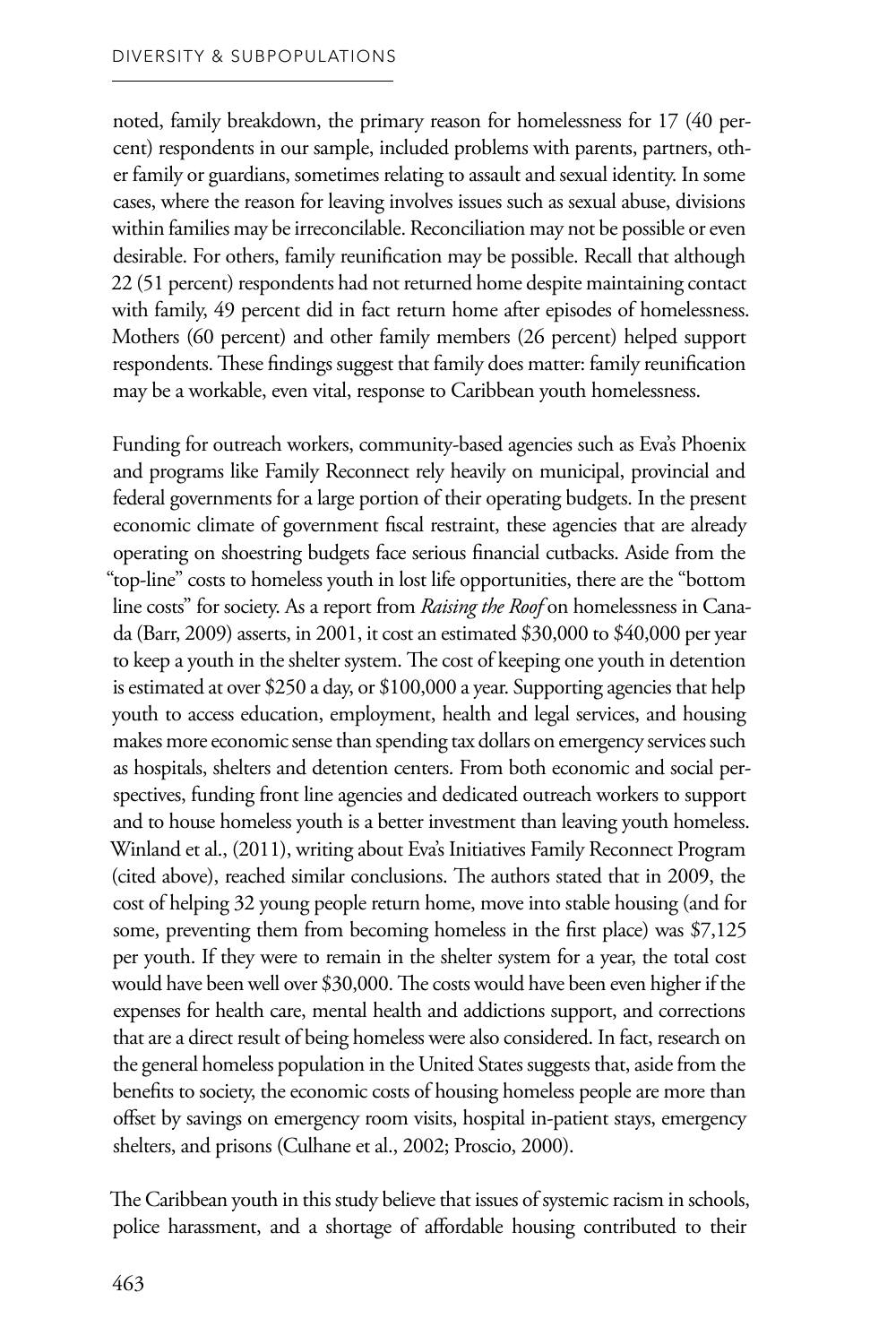homelessness. This study suggests that the path out of homelessness for Caribbean youth lies not only in remedying the distinctive problems affecting racialized young people in schools and on the streets, but also in building community supports with which homeless Caribbean youth can identify. As can be seen, this includes optimizing the capacity of local Caribbean communities, drawing Black leaders and role models from the community, providing opportunities and strategies to engage immigrant parents and encouraging local facilities to share resources.

# Recommendations

Recommendations from our research on Caribbean homeless youth include the following.

- Establish outreach programs working out of schools to correct the damage done by the *Safe Schools Act.* This is especially important to those students whose education was interrupted during the period between 2000 and 2007 when the Act was in effect. Such outreach programs also importantly bridge the social and cultural gaps that immigrant youth face when entering the education system. For example, the Jamaican Canadian Association offers classes that help students in a variety of academic areas. These classes are frequently taught by Caribbean youth who volunteer (Jamaican Canadian Association, 2012). This assistance may be especially critical in schools outside the city core, where immigrants are increasingly making their homes.
- Re-examine the problems with English language assessments that result in putting Caribbean youth back several grades or assigning them to English as a second language programs because they are seen as "not speaking English". Explore innovative programs that can help improve language skills without the awkward discomfort of being older than everyone in the class (after being put back several grades) or in an ESL (English as a second language) class when English is one's first language.
- Expand the practice of community policing to help change the "culture" of policing and reduce racial profiling by building connections between police and local residents.
- Make greater use of youth diversion programs in the criminal justice system to replace punitive measures with positive actions that can help turn around the lives of homeless youth.
- Manage and monitor the practice of "carding" so that officers have sound and defensible reasons for stopping youth not otherwise involved in illegal or inappropriate behavior. Recently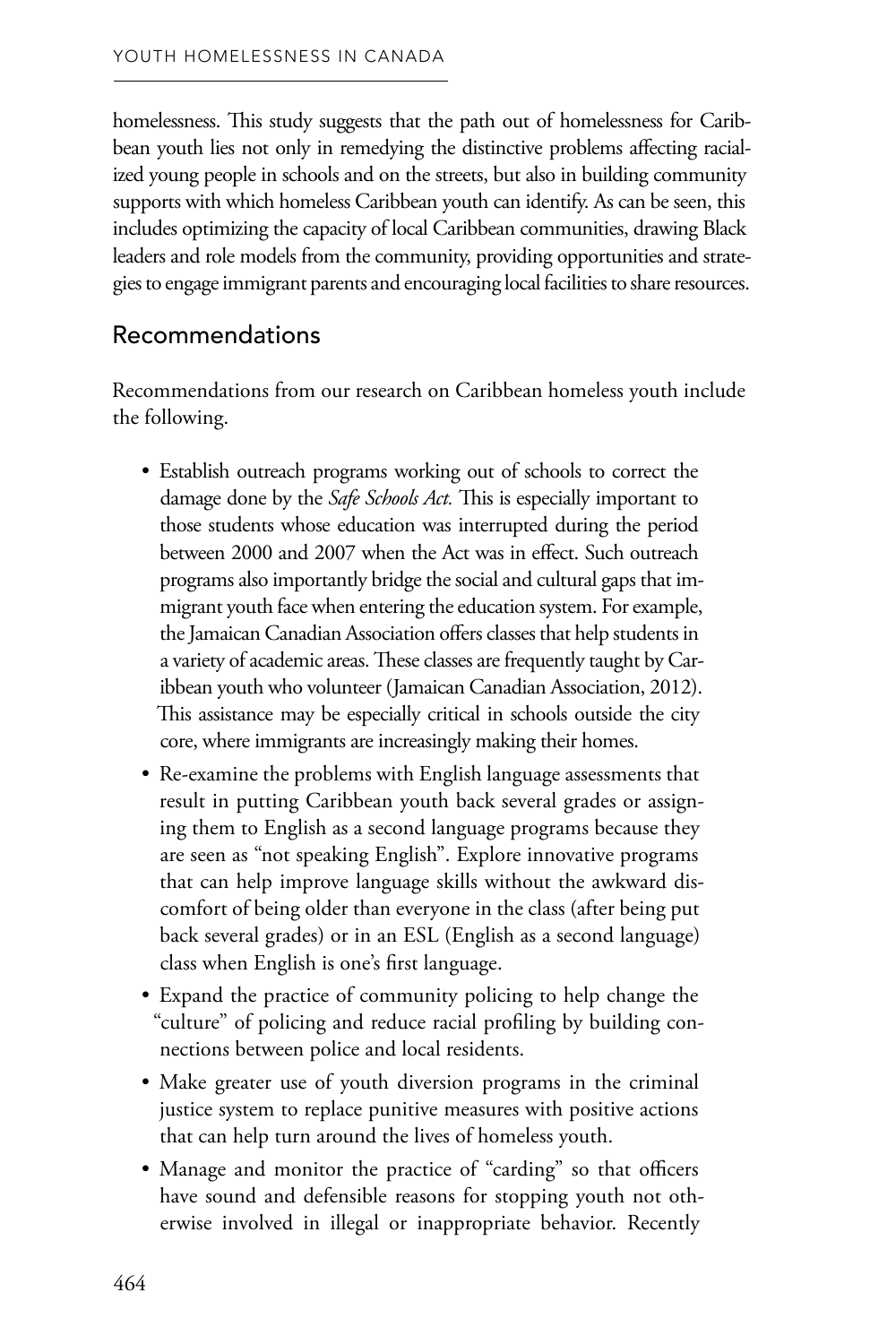there have been some positive steps forward. The Toronto Police Services Board now requires the Police Chief to report carding statistics to the Board every three months. The impact on the relationship between homeless Caribbean youth and police will depend on how these policies are implemented.

• Recognize and adequately fund the vital role of community based agencies and outreach workers in targeting and connecting homeless Black and racialized LGBTQ youth to supportive services, and where appropriate, to help them reconcile with family.

## References

- Abramovich, I. A. (2012). No safe place to go LGBTQ youth homelessness in Canada: Reviewing the literature. *Canadian Journal of Family and Youth,* 4(1), 29-51.
- Advancement Project & The Civil Rights Project. (2000). *Opportunities suspended: The devastating consequences of zero tolerance and school discipline policies.* Boston: Harvard University.
- Anisef, P., & Bunch, M. (1994). *Learning and sociological profiles of Canadian high school students, an overview of 15 to 18 year olds and the educational policy implications for dropouts, exceptional students, employed students and native youth.* Lewiston: The Edwin Mellen Press.
- Anisef, P., & Kilbride, K. (2003). *Managing two worlds: Immigrant youth in Ontario.* Toronto: Canadian Scholars' Press.
- Baron, S. W., & Hartnagel, T. F. (2002). Street youth and labor market strain. *Journal of Criminal Justice,* 30(6), 519-533.
- Basso, R. V. J., Graham, J., Pelech, W., DeYoung, T., & Cardey, R. (2004). Children's street connections in a Canadian community. *International Journal of Offender Therapy and Comparative Criminology,* 48(2), 189-202.
- Bhattacharjee, K. (2003). *The Ontario Safe Schools Act: School discipline and discrimination.* Retrieved from Ontario Human Rights Commission website: http://www.ohrc.on.ca/en/ontario-safeschools-act-school-discipline-and-discrimination
- Boys and Girls Club of Canada. (2012). *Facts.* Retrieved from http://www.bgccan.com/en/aboutus/ factsstats/Pages/default.aspx
- Brannigan, A., & Tullio, C. (1993). *Studying runaways and street youth in Canada: Conceptual and research design issues.* Ottawa: Solicitor General of Canada Ministry Secretariat, Police Policy and Research Division.
- Canadian Housing and Renewal Association. (2011). *Ending Youth Homelessness: A CHRA Policy Position Statement.* Retrieved from http://www.chra-achru.ca/media/content/Ending%20 Youth%20Homelessness(1).pdf
- Canadian Centre for Policy Alternatives. (1998). *Alternative federal budget papers 1998.* Ottawa: Author.
- Chamberlain, C., Johnson, G., & Theobald, J. (2007). *Homelessness in Melbourne: Confronting the challenge.* Retrieved from http://www.salvationarmy.org.au/Global/News%20and%20Media/ Reports/2007/homelessness-in-melbourne.pdf
- City of Toronto. (2001). *The Toronto report card on Homelessness, 2001.* Toronto: Author
- City of Toronto, Shelter, Support and Housing Administration. (2009, October). *Appendix D: Total number of unique individuals using the shelter system from 2000-2008.* Retrieved from http:// www.toronto.ca/legdocs/mmis/2009/cd/bgrd/backgroundfile-24924.pdf
- City of Toronto. (2012). *Toronto's racial diversity.* Retrieved from http://www.toronto.ca/toronto\_ facts/diversity.htm
- Cochran, B. N., Stewart, A. J., Ginzler, J. A., & Cauce, A. M. (2002). Challenges faced by homeless sexual minorities: Comparison of gay, lesbian, bisexual, and transgender homeless adolescents with their heterosexual counterparts. *American Journal of Public Health,* 92(5), 773-777.
- Culhane, D. P., & Kuhn, R. (1997). Patterns and determinants of shelter utilization among single adults in New York City and Philadelphia. *Journal of Policy Analysis and Management,* 17(1), 23-43.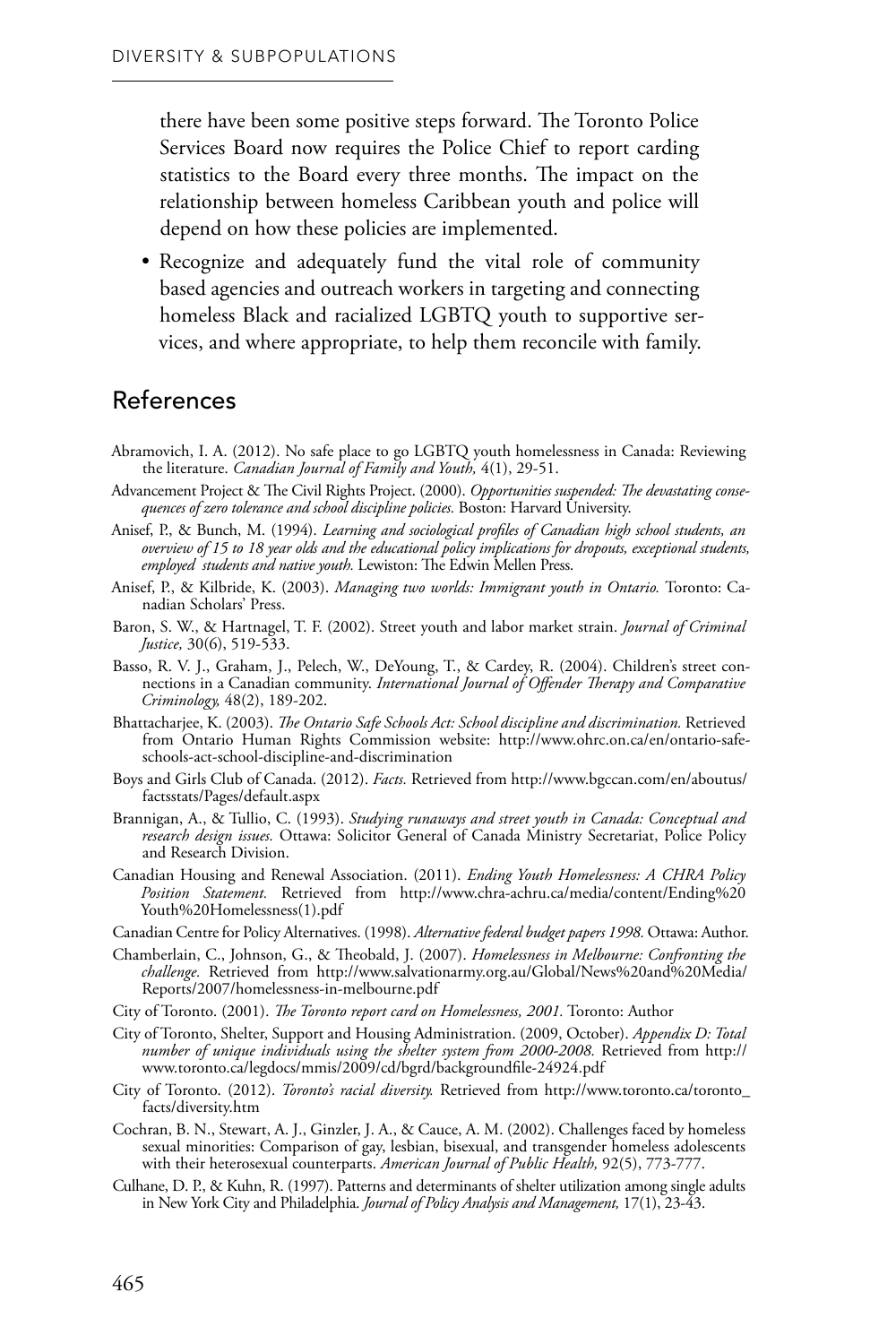- Culhane, D. P., Metraux, S., & Hadley, T. (2002). Public service reductions associated with placement of homeless persons with severe mental illness in supportive housing. *Housing Policy Debate,* 13(1), 107-163.
- Dachner, N., & Tarasuk, V. (2002). Homeless 'squeegee kids': Food insecurity and daily survival. *Social Science and Medicine,* 54(7), 1039-1049.
- Daniel, M. (2002). *The realities of homelessness.* Toronto: The Department of Community and Public Affairs, University of Toronto.
- DeMatteo, D., Major, C., Block, B., Coates, R., Fearon, M., Goldberg, E., . . . Read, S. E. (1999). Toronto street youth and HIV/AIDS: Prevalence, demographics and risks. *Journal of Adolescent Health,* 25(5), 358-366.
- Du Mont, J., McGregor, M. J., Myhr, T. L., & Miller K-L. (2000). Predicting legal outcomes from medicolegal findings: An examination of sexual assault in two jurisdictions. *Journal of Women's Health Law,* 1(3), 219–33.
- Dunphy, C., & Brennan, R. (2001, May 3). Report cites shortage of 74,000 rental units. *Toronto Star,* p. B07.
- Evenson, J., & Barr, C. (2009). *Youth homelessness in Canada: The road to solutions.* Toronto: Raising the Roof. Retrieved from http://www.raisingtheroof.org/RaisingTheRoof/media/RaisingTheRoofMedia/Documents/RoadtoSolutions\_fullrept\_english.pdf
- Gaetz, S. (2010a). Can housing first work if there isn't enough affordable housing? [Editorial]. *Cross-Currents: The Journal of Addiction and Mental Health,* 14(2). Retrieved from http://www.camhcrosscurrents.net/archives/winter2010/last\_word.html
- Gaetz, S. (2010b). The struggle to end homelessness in Canada: How we created the crisis, and how we can end it [Editorial].*The Open Health Services and Policy Journal,* 3, 21-26.
- Gaetz, S., & O'Grady, B. (2002). Making money: Exploring the economy of young homeless workers. *Work, Employment and Society,* 16(3), 433-456.
- Gaetz, S., & O'Grady B. (2006). *The missing link: Discharge planning incarceration and homelessness.*  Toronto: The John Howard Society of Ontario.
- Gillespie, K. (2001, September 25). Tenant Protection Act should do just that. *Toronto Star,* p. A24.
- Hagan, J., & McCarthy, W. (1998). *Mean streets: Youth crime and homelessness.* Cambridge: Cambridge University Press.
- Hiebert, D., & Mendez, P. (2008). *Settling in: Newcomers in the Canadian housing market 2001 2005* (Working Paper No. 08-04). Retrieved from Metropolis Project British Columbia website: http://mbc.metropolis.net/assets/uploads/files/wp/2008/WP08-04.pdf
- Human Rights Code, R.S.O. 1990, c. H 19. Retrieved from http://www.e-laws.gov.on.ca/html/ statutes/english/elaws\_statutes\_90h19\_e.htm
- Laird, G. (2007). *Homelessness in a growth economy: Canada's 21st century paradox.* Retrieved from Sheldon Chumir Foundation for Ethics in Leadership website: http://www.chumirethicsfoundation.ca/files/pdf/SHELTER.pdf
- Jamaican Canadian Association. (2012). *Mission statement.* Retrieved from http://jcaontario.org/ about-us/mission-statement/
- John Howard Society of Ontario, & Wellesley Institute. (2012). *Effective, just and humane: A case for client-centred collaboration.* Retrieved from http://johnhoward.on.ca/pdfs/FINAL%20Community%20Report%20May%202012.pdf
- John Howard Society of Ottawa. (2012). *Child and youth services.* Retrieved from http://www.ottawa.johnhoward.ca/programs/youth\_justice/
- Kozol, J. (1988). *Rachel and her children: Homeless families in America.* New York: Crow.
- Kufeldt, K., & Nimmo, M. (1987). Youth on the street: Abuse and neglect in the eighties. *Child Abuse and Neglect,* 11(4), 529-542.
- Laflamme, F. (2001). *Survey of homeless in Canada: Street component feasibility study.* Ottawa: Statistics Canada.
- Lee, K. (2000). *Urban poverty in Canada: A statistical profile.* Ottawa: Canadian Council on Social Development.
- Mahoney, E. (2001). *The Tenant Protection Act: A trust betrayed.* Toronto: Parkdale Community Legal Services.
- May, J. (2000). Housing histories and homeless careers: A biographical approach. *Housing Studies,*  15(4), 613-638.
- Morrell-Bellai, T., Goering, P., & Boydell, K. (2000). Becoming and remaining homeless: A qualitative investigation. *Issues in Mental Health Nursing,* 21(6), 581-564.
- Murdie, R., Preston, V., Ghosh, S., & Chevalier, M. (2006). *Immigrants and housing: A review of Canadian literature from 1990 to 2005* (Vol. 1). Retrieved from http://www.homelesshub.ca/ResourceFiles/Immigrants&HousingAReview\_of\_Canadian\_Literature\_from.pdf